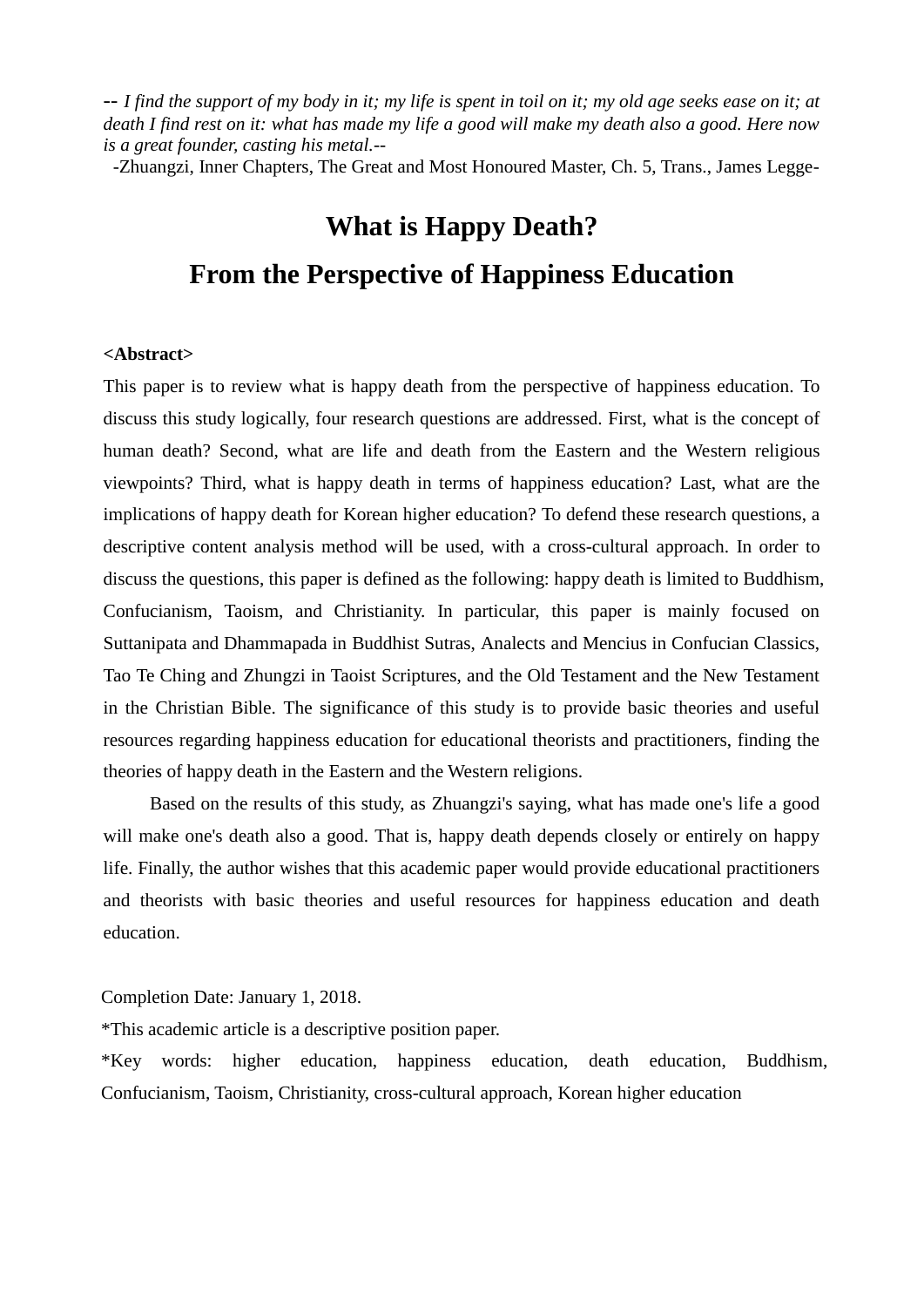## **I. Introduction**

This paper is to review what is happy death from the perspective of happiness education. To discuss this study logically, four research questions are stated. First, what is the concept of human death? Second, what are life and death from the Eastern and the Western religious viewpoints? Third, what is happy death in terms of happiness education? Last, what are the implications of happy death for Korean higher education? To defend these research questions, a descriptive content analysis method will be used, with a cross-cultural approach. In order to discuss the questions, this paper is defined as the following: happy death is limited to Buddhism, Confucianism, Taoism, and Christianity. In particular, this paper is mainly focused on Suttanipata and Dhammapada in Buddhist Sutras, Analects and Mencius in Confucian Classics, Tao Te Ching and Zhungzi in Taoist Scriptures, and the Old Testament and the New Testament in the Christian Bible.

The significance of this study is to provide basic theories and useful resources regarding happiness education for educational theorists and practitioners, finding the theories of happy death in the Eastern and the Western religions.

 A good many of studies related to happiness and death have been researched by numerous theorists and religionists (Abdel-Khalek, 2005; Adiswarananda, 2007; Blum, 2015; Dupe, 1860; Eliman, 2007; Ferry, 2005; Friedman & Muennig, 2016; Garrett, 2015; Gibbons, 2013; Hawter, 1995; Hayes, 2006; Ilmok, 2010; Jeongjeon & Bojeong, 2016; Kets de Vries & Manfred, 2009; Masumian, 1995; Lear, 2002; Lee, 2017c; Lepore, 2012; Levine, 1987; Olendzki, 2005; Oxford University Press, 2013; Reid & Ziegler, 1977; Rinpoche, 1992; Rinpoche & Hopkins, 1979; Roberts, 2013; Solomon, 1976; Srigley, 2012; Straley, 1997; Wyatt, 2016). However, they rarely performed the above theme from eastern and western religious or cultural standpoints. Therefore, this academic article will be examined happiness and death focusing on happy death in the aspect of happiness education, with a religiously cross-cultural approach.

## **II. The Concept of Human Death**

The concept of "human death" has been closely related to "death." The concept or definition of human death is variously explained. Like the nature of life, it is not easy to define or to clarify the nature of death. In general, death is life's ending. According to Wikipedia (internet encyclopedia), the concept of human death is classified as the following: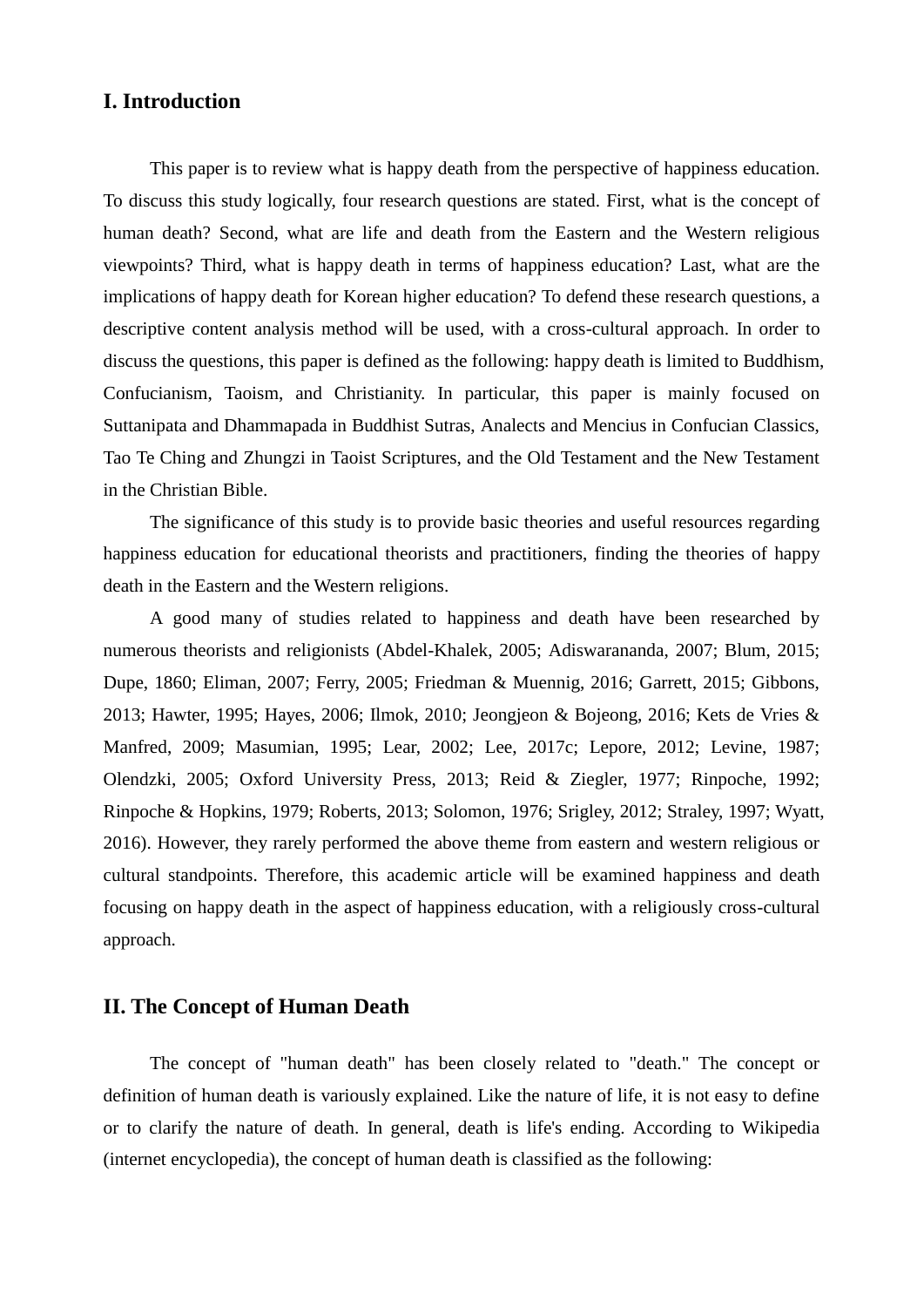*[Physiological](https://en.wikipedia.org/wiki/Physiological) death* is now seen as a process, more than an event: conditions once considered indicative of death are now reversible. Where in the process a dividing line is drawn between life and death depends on factors beyond the presence or absence of [vital](https://en.wikipedia.org/wiki/Vital_signs)  [signs.](https://en.wikipedia.org/wiki/Vital_signs) *[Clinical](https://en.wikipedia.org/wiki/Clinical_death) death* is neither necessary nor sufficient for a determination of [legal death.](https://en.wikipedia.org/wiki/Legal_death) A patient with working [heart](https://en.wikipedia.org/wiki/Human_heart) and [lungs](https://en.wikipedia.org/wiki/Human_lung) determined to be [brain dead](https://en.wikipedia.org/wiki/Brain_death) can be pronounced legally dead without clinical death occurring. *Legal death* is a government's official recognition that a person has died. Normally this is done by issuing a [death certificate.](https://en.wikipedia.org/wiki/Death_certificate) In most cases, such a certificate is only issued either by a doctor's declaration of death or upon the identification of a [corpse.](https://en.wikipedia.org/wiki/Corpse) *Clinical death* is the medical term for cessation of blood circulation and breathing, the two necessary criteria to sustain human and many other organisms' lives. -Cited from https://en.wikipedia.org/wiki/death

In addition, the [Stanford Encyclopedia of Philosophy](https://plato.stanford.edu/index.html) defines human death as follows:

The philosophical investigation of human death has focused on two overarching questions: (1) What is human death? and (2) How can we determine that it has occurred? The first question is ontological or conceptual. An answer to this question will consist of a definition (or conceptualization)*.* Examples include death as the irreversible cessation of organismic functioning and human death as the irreversible loss of personhood*.* The second question is epistemological. A complete answer to this question will furnish both a general standard (or criterion*)* for determining that death has occurred and specific clinical tests to show whether the standard has been met in a given case. Examples of standards for human death are the traditional cardiopulmonary standard and the wholebrain standard*.* Insofar as clinical tests are primarily a medical concern, the present entry will not address them. -Cited from https://plato.stanford.edu/entries/death/

"Human death" has been also mentioned in various fields, such as religion, literature, and arts. This study is focused on the lenses of the Eastern and the Western religious thoughts, especially Buddhism, Confucianism, Taoism, and Christianity. In the next chapter, the author will review "happy death" related to "human death" from the above religious scriptures and sutras.

# **III. Life and Death from Religious Viewpoints: Cross-Cultural Approaches**

Human death is a significant theme in the Eastern and the Western religions. Human death is unavoidable destiny to all human beings. For this reason, happy death is an important issue in religious thoughts and dogmata.

First of all, Buddha mentions that life is suffering. From a viewpoint of Buddhism, death causes pain because of our desire for life. Human beings fatally fear death because they hold onto life. Buddhism regards human death as the shift of new being, and as a cycle or part of *samsara* (the endless cycles of death and rebirth) which is determined by *karma* (retribution for the deeds of a former life) as well as the thought of just before death. With *samsara* and *karma*, *nirvana* and *moksha* (liberation) are core doctrines of Buddhism. To achieve happy death or to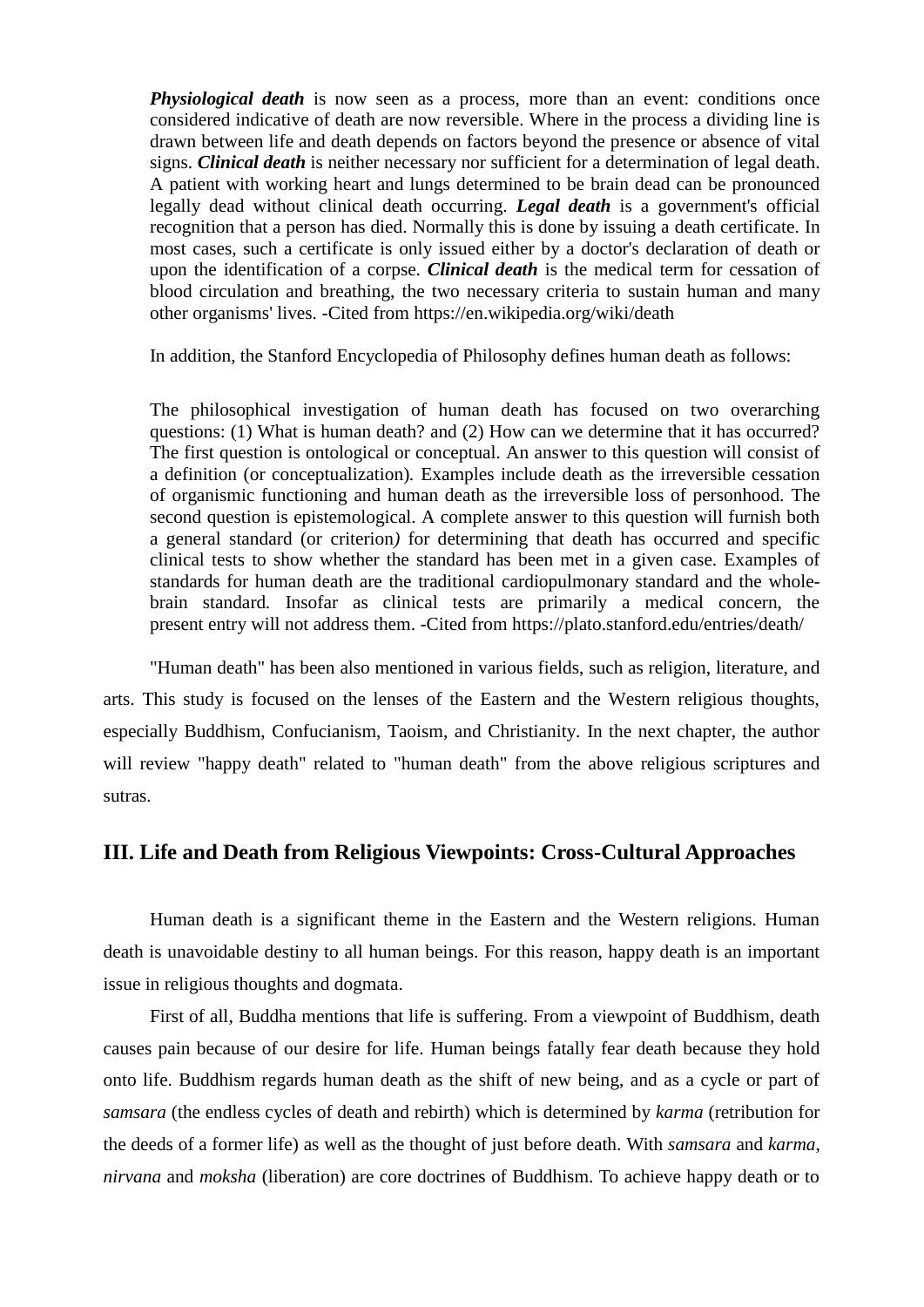overcome *samsara*, *nirvana* should be achieved through the complete absence of sensation in this world, and then becoming the Buddha in the other world (Craig, 1998; Gethin, 1998; Harvey, 2013; McClelland, 2010). In the Buddhist view, not only death is inseparable from rebirth, but also life is inseparable from death (Galloway, 1992; Holmes, 2017). A number of Buddhist Sutras depict life and happy death metaphorically or rhetorically.

In the Sutta Nipata (The Collection of Buddha's Words), life and happy death are described:

"Short indeed is this life, this side of a hundred years one dies; whoever lives long even he dies from old age. People grieve for things they are attached to, yet there exist no permanent possessions but just a state of (constant) separation. Seeing this one should no longer live the household life. That which a man imagines to be his will disappear at death. Knowing this a wise man will have no attachment (to anything)."As a man awakened from sleep no longer sees what happened in his dream, similarly one does not see a loved one who is dead....

-Sn 4.6, PTS: [Sn 804-813,](http://www.accesstoinsight.org/tipitaka/sltp/Sn_utf8.html#v.804) Jara Sutta: On Decay, translated from the Pali by John D. Ireland (1994), http://www.accesstoinsight.org/tipitaka/kn/snp/snp.4.06.irel.html

Unindicated and unknown is the length of life of those subject to death. Life is difficult and brief and bound up with suffering. There is no means by which those who are born will not die. Having reached old age, there is death. This is the natural course for a living being. With ripe fruits there is the constant danger that they will fall. In the same way, for those born and subject to death, there is always the fear of dying. Just as the pots made by a potter all end by being broken, so death is (the breaking up) of life...

-Sn 3.8, PTS: [Sn 574-593,](http://www.accesstoinsight.org/tipitaka/sltp/Sn_utf8.html#v.574) Salla Sutta: The Arrow, translated from the Pali by John D. Ireland (1994), http://www.accesstoinsight.org/tipitaka/kn/snp/snp.3.08.irel.html

 The Venerable Pingiya: "I am old and feeble, the comeliness of youth has vanished. My sight is weak and I am hard of hearing. I do not wish to perish whilst still confused. Teach me the Dhamma by understanding which I may abandon birth and decay.["\[1\]](http://www.accesstoinsight.org/tipitaka/kn/snp/snp.5.16.irel.html#fn-1) The Lord: "Seeing heedless people afflicted and suffering through their bodies, Pingiya, you should be heedful and renounce body so as to not come again to birth." - Sn 5.16, PTS: [Sn 1120-1123,](http://www.accesstoinsight.org/tipitaka/sltp/Sn_utf8.html#v.1120) Pingiya-manava-puccha: Pingiya's Question, translated from the Pali by John D. Ireland(1994), http://www.accesstoinsight.org/tipitaka/kn/snp/snp.5.16.irel.html

In the Dhammapada (The Path of Buddha's Wisdom), life and happy death are written as

#### follows:

155-156. Neither living the chaste life nor gaining wealt in their youth, they waste away like old herons in a dried-up lake depleted of fish. Neither living the chaste life nor gaining wealth in their youth, they lie around, misfired from the bow, sighing over old times.

-Dhp XI, PTS: [Dhp 146-156,](http://www.accesstoinsight.org/tipitaka/sltp/Dhp_utf8.html#v.146) Jaravagga: Aging, translated from the Pali by Thanissaro Bhikkhu [\(1997\)](http://www.accesstoinsight.org/tipitaka/kn/dhp/dhp.11.than.html#F_termsOfUse). [http://www.](http://www/)accesstoinsight.org/tipitaka/kn/dhp/dhp.intro.bud d.html

182. Hard the winning of a human birth. Hard the life of mortals. Hard the chance to hear the true Dhamma. Hard the arising of Awakened Ones...

194 A blessing: the arising of Awakened Ones. A blessing: the teaching of true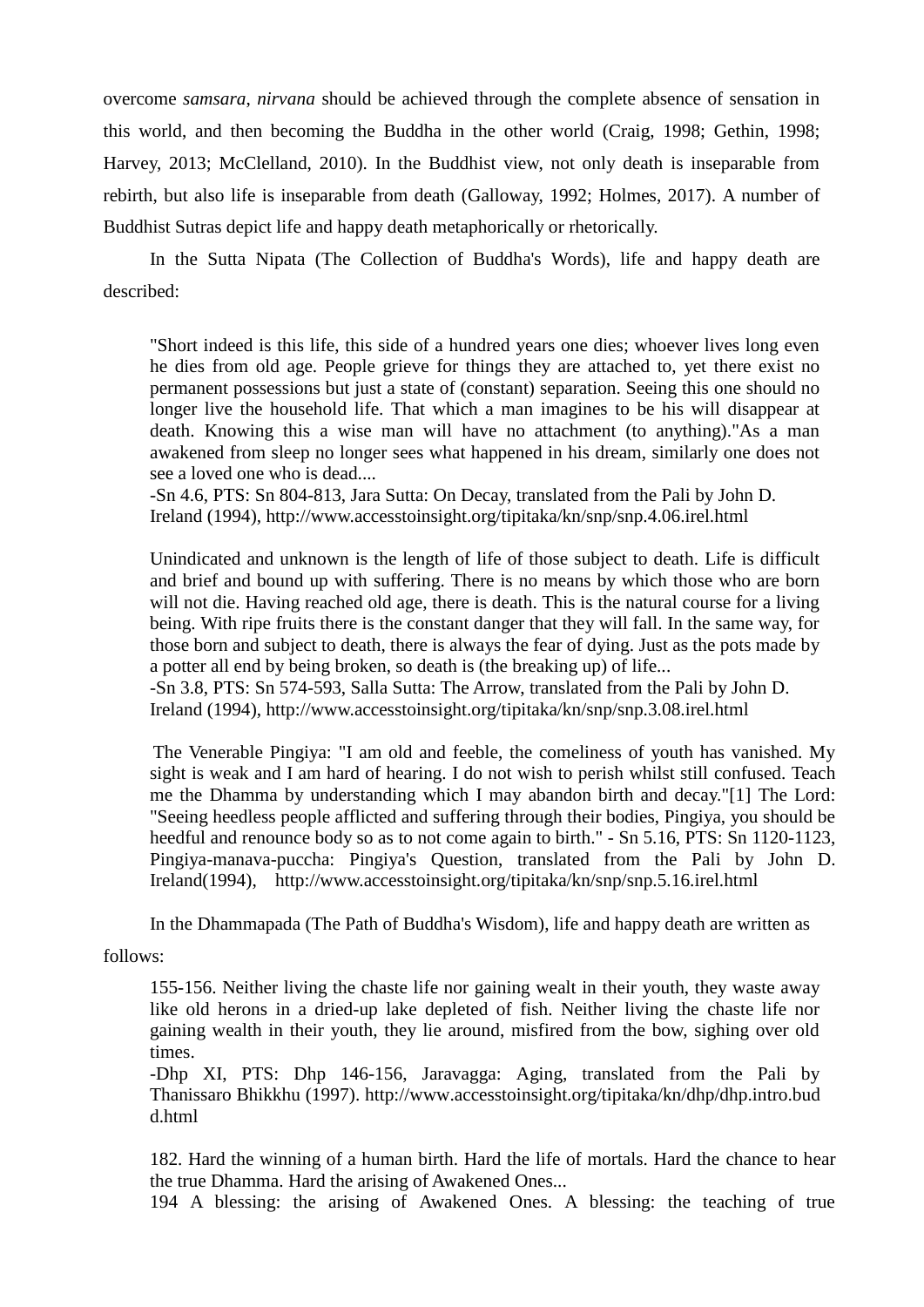Dhamma. A blessing: the concord of the Sangha. The austerity of those in concord is blessing. -Dhp XIV, PTS: [Dhp 179-196,](http://www.accesstoinsight.org/tipitaka/sltp/Dhp_utf8.html#v.179) Buddhavagga: Awakened, translated from the Pali by Thanissaro Bhikkhu (1997).

[235-238.](http://www.accesstoinsight.org/tipitaka/kn/dhp/dhp.intro.than.html#fn-235) You are now like a yellowed[withered] leaf. Already Yama [the king of death]'s minions stand near. You stand at the door to departure but have yet to provide for the journey. Make an island for yourself! Work quickly! Be wise! With impurities all blown away, unblemished, you'll reach the divine realm of the noble ones. You are now right at the end of your time. You are headed to Yama's presence, with no place to rest along the way, but have yet to provide for the journey. Make an island for yourself! Work quickly! Be wise! With impurities all blown away, unblemished, you won't again undergo birth & aging.

-Dhp XVIII, PTS: [Dhp 235-255,](http://www.accesstoinsight.org/tipitaka/sltp/Dhp_utf8.html#v.235) Malavagga: Impurities, translated from the Pali by Thanissaro Bhikkhu (1997), [http://www.](http://www/)accesstoinsight.org/tipitaka/kn/dhp/dhp.intro.bud d.html

The Wonderful Dharma Lotus Flower Sutra also depicts life and happy death metaphorically as the following:

In the three realms there is no peace; they are like a burning house filled with many sufferings, and frightening indeed. Ever present are the woes of birth, old age, sickness, death, fires such as these, raging without cease... But now, this place is filled with calamities, and I am the only one able to rescue them... Although I instructed them, they do not believe or accept, because of their deep attachment and greed to all the defiling desires... Using these expedients, I speak to them of three vehicles, causing all living beings to understand the pain of the three realms, I reveal and extensively proclaim the Way which transcends the world. All of these children, if they fix their minds, can perfect the three clarities and the six spiritual powers.

-The Wonderful Dharma Lotus Flower Sutra, A Parable Chapter 3 http://www.cttbusa.org/lotus/lotus3\_1.asp

 As the above Buddhist Sutras' description, happy death is related to happy life through achieving nirvana in this world and becoming the Buddha in the world beyond. In order to live and to die happily in this world, human beings should hold *bodhi* (enlightenment, awakening), understand Four Noble Truths [\(Sanskrit:](https://en.wikipedia.org/wiki/Sanskrit) *catvari aryasatyani*; [Pali:](https://en.wikipedia.org/wiki/Pali) *cattari ariyasaccani*), and practice Noble Eightfold Path in daily life (Clarke, 2015; Marshall, 2016). The Four Noble Truths are *dukkha* (suffering, incapable of satisfying, painful), *samudaya* (origin, source, arising, combination), *nirodha* (cessation, release, confinement), and *marga* (the path leading to cessation). In addition, the Noble Eightfold Path [\(Pali:](https://en.wikipedia.org/wiki/Pali_language) *ariyriyo atthangiko maggo*, [Sanskrit:](https://en.wikipedia.org/wiki/Sanskrit_language) *aryaṣṭangamarga*) is an important Buddhist doctrine not only offering happiness to our life, but also leading to *[nirvana](https://en.wikipedia.org/wiki/Moksha)* (perfect liberation, ultimate happiness) from *[samsara](https://en.wikipedia.org/wiki/Samsara)* (the endless cycles of death and rebirth) (Coleman & Anderson, 2017; Gethin, 1998; Marshall, 2016). The Noble Eightfold Path practices are: right view, right resolve, right speech, right conduct, right livelihood, right effort, right mindfulness, and right meditative absorption (Marshall, 2016).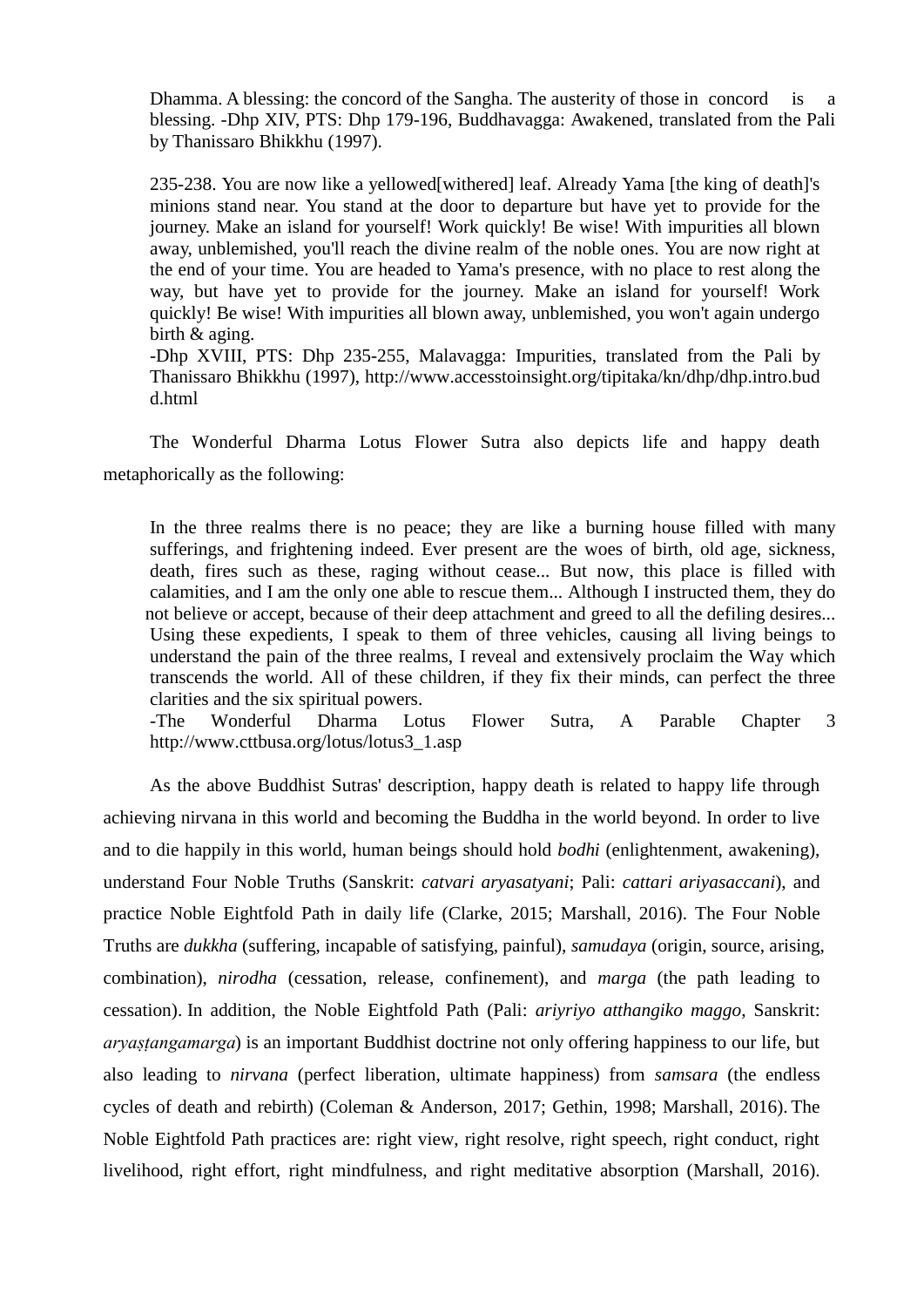Buddism ultimately presents the true path regarding happy life, happy death, and attaining nirvana.

Second, Confucianism mainly deals with ethical conduct and moral life in the ordering of society, and emphasizes earthly life rather than afterlife. Thus, it is sometimes classified as an ethics rather than a religion. Confucius does not deny afterlife, and strongly insists the worship of deceased ancestors with performing a sacrificial rite as well as the filial piety of parents and ancestors reverentially.

In a standpoint of Confucianism, life is the collection of spiritual elements, while death is the dispersion of them. Body and soul are separated after death, but the soul continues in existence in another form. In Confucianism, as Fung & Bodde point out, human beings have two souls: the *hun* (*Hon in Korean*) and the *pho* (*Baek in Korean*). The former is the soul which leaves the body and is later compelled to return by the same family member as a newborn, while the latter eventually makes its way to the underworld (Fung & Bodde, 1983). Confucianism does not believe in the world beyond, nor does it accept any belief in samsara or resurrection. Confucianism regards the death of humans united with nature as the new beginning of transformed human beings for immortality.

In the Analects, Confucius mentions that the basic concept of life and death is: "Death and life have determined by fate; riches and honors depend upon Heaven" (Yan Yuan 5, The Analects). In addition, Confucius says, "While you do not know life, how can you know about death?" (Xian Jin 12, [The Analects\)](http://ctext.org/analects). In a Confucian perspective, the earthly life is important concerns rather than the afterlife. In consideration of Confucian viewpoints, happy life is assumed that during one's lifetime one should fulfill one's moral cultivation and social responsibility in realizing the ideal of a harmonious society and a righteous state. Confucius emphasizes that an ethically and socially cultivated gentleman practices good for the sake of happy death as well as the sake of happy life in this world. In the Classics of Confucianism, happy death is closely related to happy life which is fulfilled one's moral conduct and social responsibility.

The Analects of Confucius describes life and death as follows:

Si Ma Niu, full of anxiety, said, "Other men all have their brothers, I only have not." Zi Xia said to him, "There is the following saying which I have heard - 'Death and life have their determined appointment; riches and honors depend upon Heaven.' Let the superior man never fail reverentially to order his own conduct, and let him be respectful to others and observant of propriety -then all within the four seas will be his brothers. What has the superior man to do with being distressed because he has no brothers?" -Yan Yuan 5, English trans., James Legge.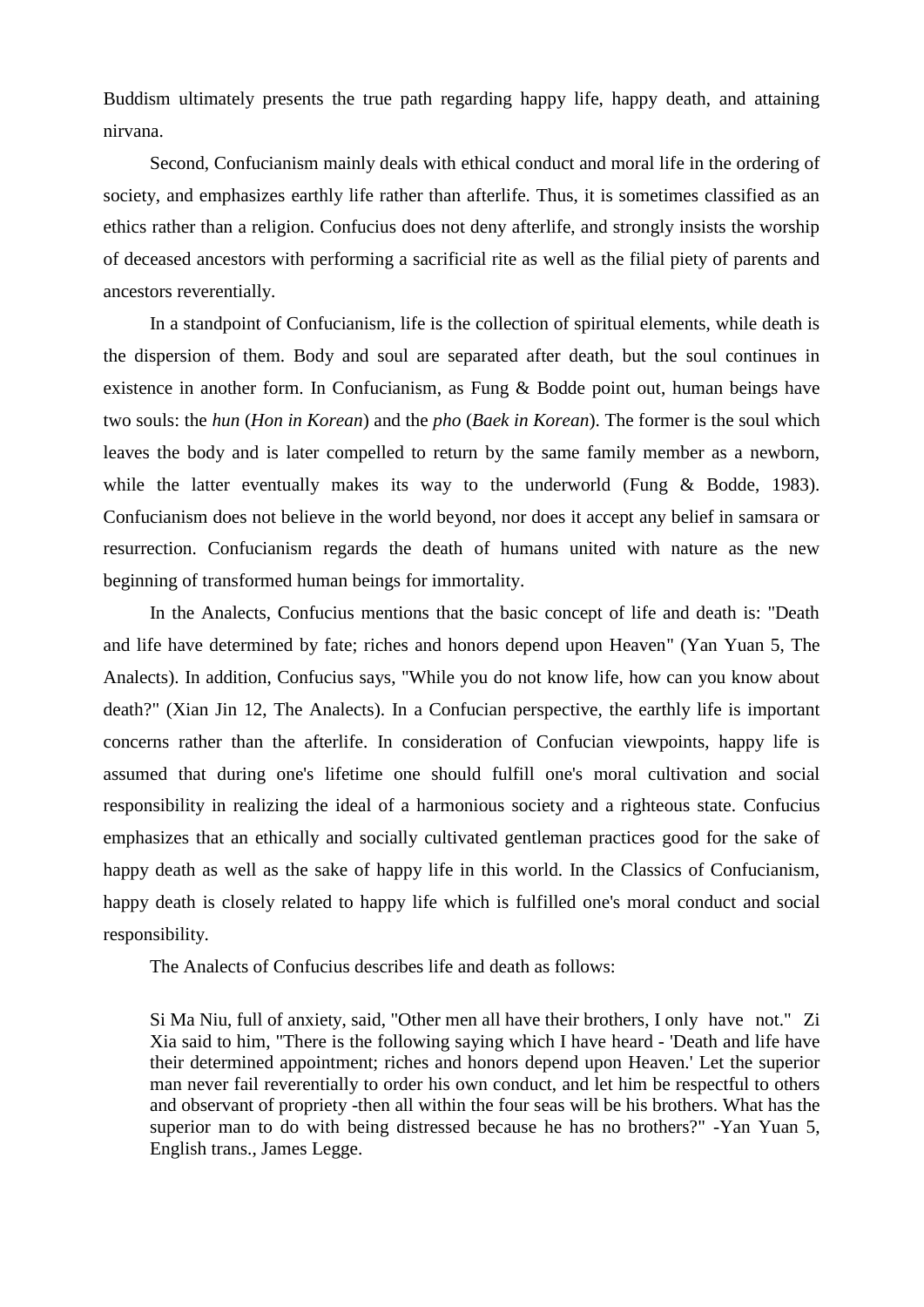Ji Lu asked about serving the spirits of the dead. The Master said, "While you are not able to serve men, how can you serve their spirits?" Ji Lu added, "I venture to ask about death?" He was answered, "While you do not know life, how can you know about death?" -Xian Jin 12, English trans., James Legge.

He sacrificed to the dead, as if they were present. He sacrificed to the spirits, as if the spirits were present. The Master said, "I consider my not being present at the sacrifice, as if I did not sacrifice." -Ba Yi 12, English trans., James Legge.

The Works of Mencius also depicts life and death as the following:

Mencius said, 'I like fish, and I also like bear's paws. If I cannot have the two together, I will let the fish go, and take the bear's paws. So, I like life, and I also like righteousness. If I cannot keep the two together, I will let life go, and choose righteousness. I like life indeed, but there is that which I like more than life, and therefore, I will not seek to possess it by any improper ways. I dislike death indeed, but there is that which I dislike more than death, and therefore there are occasions when I will not avoid danger. -Gaozi 1, The Works of Mencius, English translation, James Legge.

From these things we see how life springs from sorrow and calamity, and death from ease and pleasure. -Gaozi 2, The Works of Mencius, English translation, James Legge.

As the above Confucian Classics' description, happy death is closely related to happy life through fulfilling moral self cultivation, social harmony, and political righteousness. For happy life, the major moral elements are benevolence, righteousness, propriety, and wisdom. In addition, the significant ethical factors to discharge one's socio-political obligation are loyalty, filial piety, sincerity, reverence, and rectifying name, with the four moral elements.

Third, Taoism pursues the way of immortal sages (*Sinseon in Korean*: unworldly hermits who have supernatural powers) for eternal youth and longevity by having inner peace and living a simple life. The Outer Chapters of Zhuangzi illustrate that life and death should be viewed in the same way, and are each other's companions like day and night. In his Book of Zhuangzi, one of the foundational texts of Taoism, Zhuangzi (Zhuang Zhou, 369-286 B.C.) also says, "Life is the follower of death, and death is the predecessor of life; but who knows the Arranger (of this connexion between them)? The life is due to the collecting of the breath. When that is collected, there is life; when it is dispersed, there is death" [\(Zhuangzi,](http://ctext.org/zhuangzi) Outer Chapters, Knowledge Rambling in the North 2, English translation, James Legge). In religious Taoism, afterlife doesn't exist, and it is within life itself.

In the Zhuangzi, "Death and life are ordained, just as we have the constant succession of night and day - in both cases from Heaven" (The Great and Most Honoured Master 2, Zhuangzi, Trans., James Legge). Happy death is unavoidable to happy life. Zhuangzi says, "What has made my life a good will make my death also a good" [\(Zhuangzi,](http://ctext.org/zhuangzi) [Inner Chapters,](http://ctext.org/zhuangzi/inner-chapters) The Great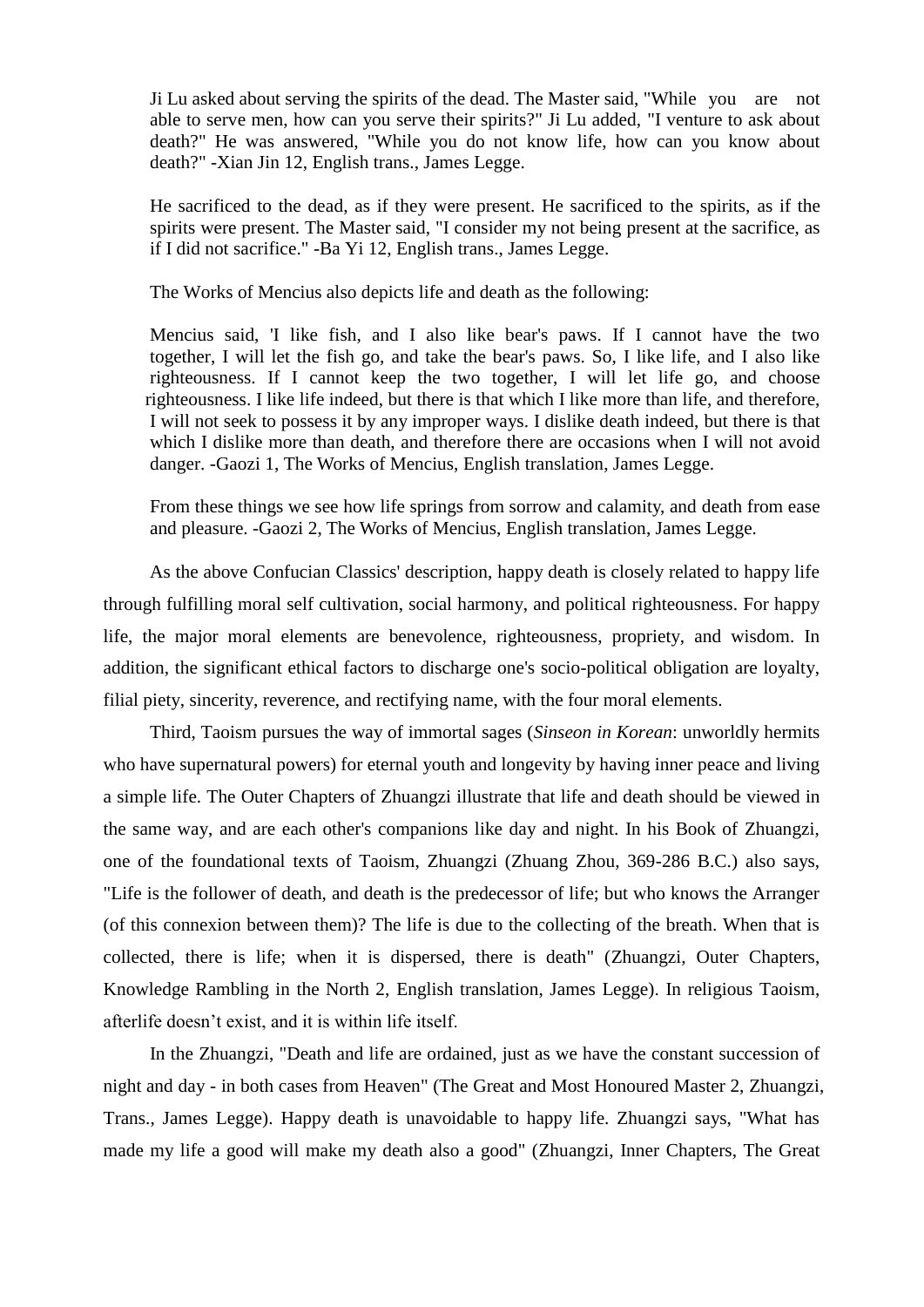and Most Honoured Master 5, English Translation, James Legge). The Book of Zhuangzi describes life and death as the following:

There is the great Mass (of nature);-- I find the support of my body in it; my life is spent in toil on it; my old age seeks ease on it; at death I find rest on it: what has made my life a good will make my death also a good. Here now is a great founder, casting his metal. - [Zhuangzi,](http://ctext.org/zhuangzi) [Inner Chapters,](http://ctext.org/zhuangzi/inner-chapters) The Great and Most Honoured Master 5, English Translation, James Legge.

The Great Clod burdens me with form, labors me with life, eases me in old age, and rests me in death. So if I think well of my life, for the same reason I must think well of my death. [-Zhuangzi,](http://ctext.org/zhuangzi) [Inner Chapters,](http://ctext.org/zhuangzi/inner-chapters) The Great and Most Honoured Master 8, Translation, James Legge.

The True men of old knew nothing of the love of life or of the hatred of death. Entrance into life occasioned them no joy; the exit from it awakened no resistance. Composedly they went and came. They did not forget what their beginning bad been, and they did not inquire into what their end would be. They accepted (their life) and rejoiced in it; they forgot (all fear of death), and returned (to their state before life). Thus there was in them what is called the want of any mind to resist the Dao, and of all attempts by means of the Human to assist the Heavenly.-Zhuangzi, Inner Chapters, The Great and Most Honoured Master 1, Trans., James Legge.

We cannot with life give life to death; we cannot with death give death to life. Do death and life wait (for each other)? There is that which contains them both in its one comprehension. -Outer Chapters, Knowledge Rambling in the North 10, Trans., James Legge.

'In the beginning there was nothing; by and by there was life; and then in a little time life was succeeded by death. We hold that non-existence was the head, life the body, and death the os coccygis. But of those who acknowledge that existence and nonexistence, death and life, are all under the One Keeper, we are the friends.' -Miscellaneous Chapters, Gengsang-Chu 12, Trans., James Legge.

On the other hand, Laozi (6th-5th Century B.C. ?), as the founder of religious Taoism and the author of Tao Te Ching, says, "Men come forth and live; they enter (again) and die. Of every ten three are ministers of life (to themselves); and three are ministers of death. There are also three in every ten whose aim is to live, but whose movements tend to the land (or place) of death. And for what reason? Because of their excessive endeavours to perpetuate life" (Tao Te Ching 50, English Translation, James Legge). In the Tao Te Ching, as a fundamental cannon for Taoism, Laozi emphasizes living in harmony with the *Tao*, living as part of Nature together with all other things in Nature, and rejoining the universe after dying.

As the Taoist Classics' description, life and death are only changeable natural phenomena. Like the constant succession of night and day, death is a natural part of the ebb and flow of transformations that constitute the movement of the Tao (Down, 2000). In a standpoint of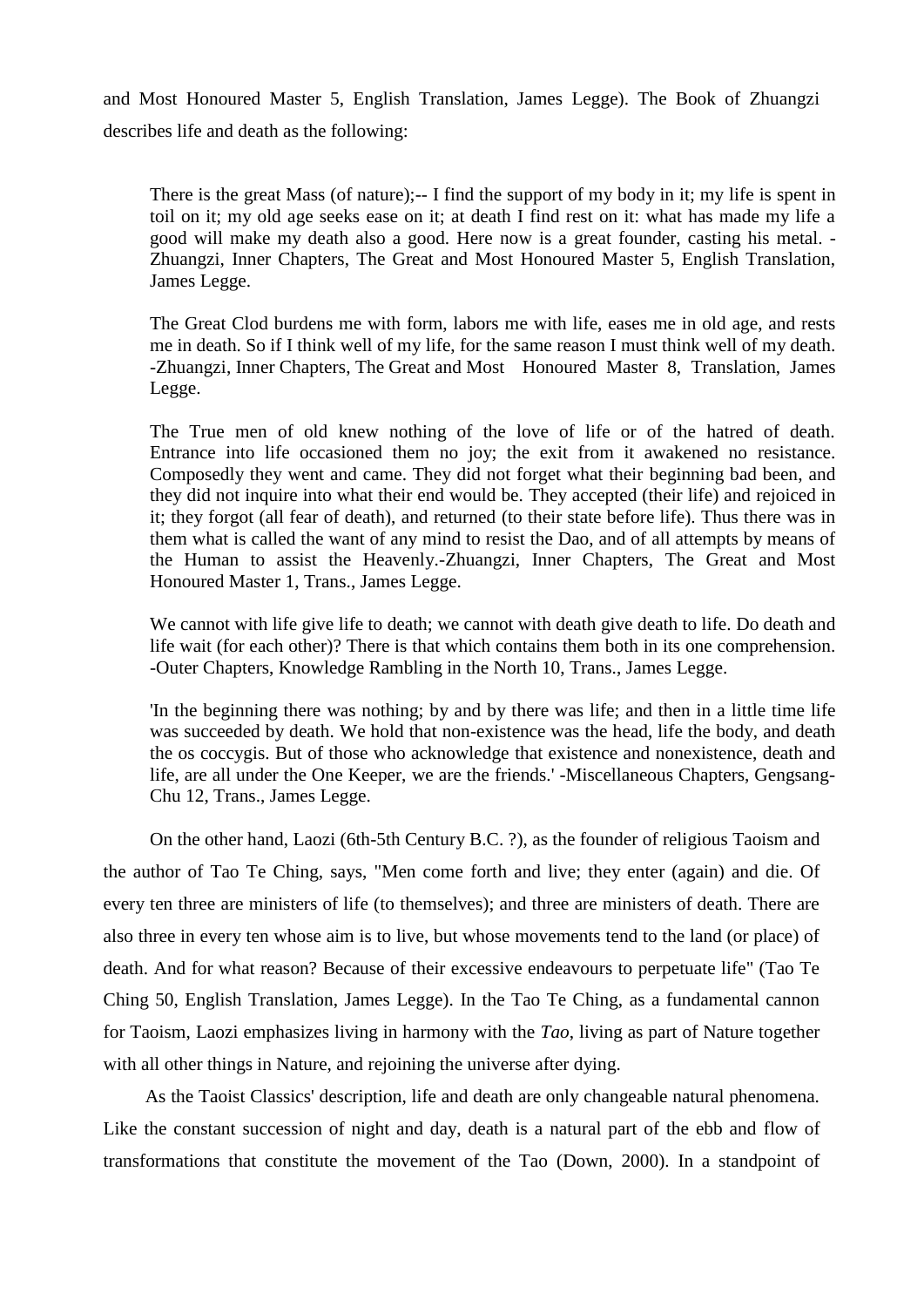Taoism, happy death is closely concerned with happy life. In other words, a good life is able to make a good death.

Fourth, the Christian Bible says, "then the Lord God formed the man of dust from the ground and breathed into his nostrils the breath of life, and the man became a living creature" (Genesis 2:7, ESV). In addition, "for you are dust, and to dust you shall return" (Gen. 3:19; cf. Eccl. 12:7). The Christian Bible shows that a human being is composed of the body and the soul. When the breath of life departs from the body, the soul no longer exists. The Old Testament mentions that "The dust returns to the ground it came from, and the spirit returns to God who gave it"(Ecclesiastes 12:7). When Adam and Eve sinned, they were deprived of the tree of life and hence of physical immortality (Gen. 3:22; Rom. 5:12). That means physical death is ordained by Adam's sin. Christianity insists that a human being has an immortal soul created by Abrahamic God. After death, a human will receive the reward or punishment for one's deeds in this world. At the Second Advent of Jesus Christ, the dead persons live again.

The Biblical views of death are: a sleep (Daniel 12:2; John 11:11-13; 1 Thes. 4:14), back to the dust of the ground (Gen. 3:19; Psa. 146:4; Rom. 5:12; Eccl. 12:7; 2 Cor. 5:1), a state of rest from the toils and cares of the world (Job 3:17; cf. Rev. 14:13), terrors or fear (Psa. 55:4-5; Job 18:14; Heb. 2:15), a departure or journey (Jas. 2:26; Acts 9:39; Phil. 1:23; 2 Pet. 1:15), reunions (Gen. 25:8; Judg. 2:10; Mt. 8:11), with Jesus Christ and the Lord (Lk. 23:43; Phil. 1:23; 2 Cor. 5:8; Eccl. 12:7; Romans 6:3-4), the beginning of life eternal (2 Corinthians 5:1-8; Acts 7:55-56; Revelation 22:2), an eternity of suffering and torment for the wicked (Psa. 116:3; Dan. 12:2; Mt. 22:13; 25:46; Mk. 9:48; Lk. 16:24; 2 Thes. 1:9; Rev. 20:10) (Jackson, 2017; Morse, 2017).

The Christian Bible (ESV: English Standard Version) describes life and death as follows:

By the sweat of your face you shall eat bread, till you return to the ground, for out of it you were taken; for you are dust, and to dust you shall return (Genesis 3:19).

For the living know that they will die, but the dead know nothing, and they have no more reward, for the memory of them is forgotten. Their love and their hate and their envy have already perished, and forever they have no more share in all that is done under the sun (Ecclesiastes 9:5-6).

The dust returns to the earth as it was, and the spirit returns to God who gave it (Ecclesiastes 12:7).

For we know that if the tent that is our earthly home is destroyed, we have a building from God, a house not made with hands, eternal in the heavens. For in this tent we groan, longing to put on our heavenly dwelling, if indeed by putting it on we may not be found naked. For while we are still in this tent, we groan, being burdened—not that we would be unclothed, but that we would be further clothed, so that what is mortal may be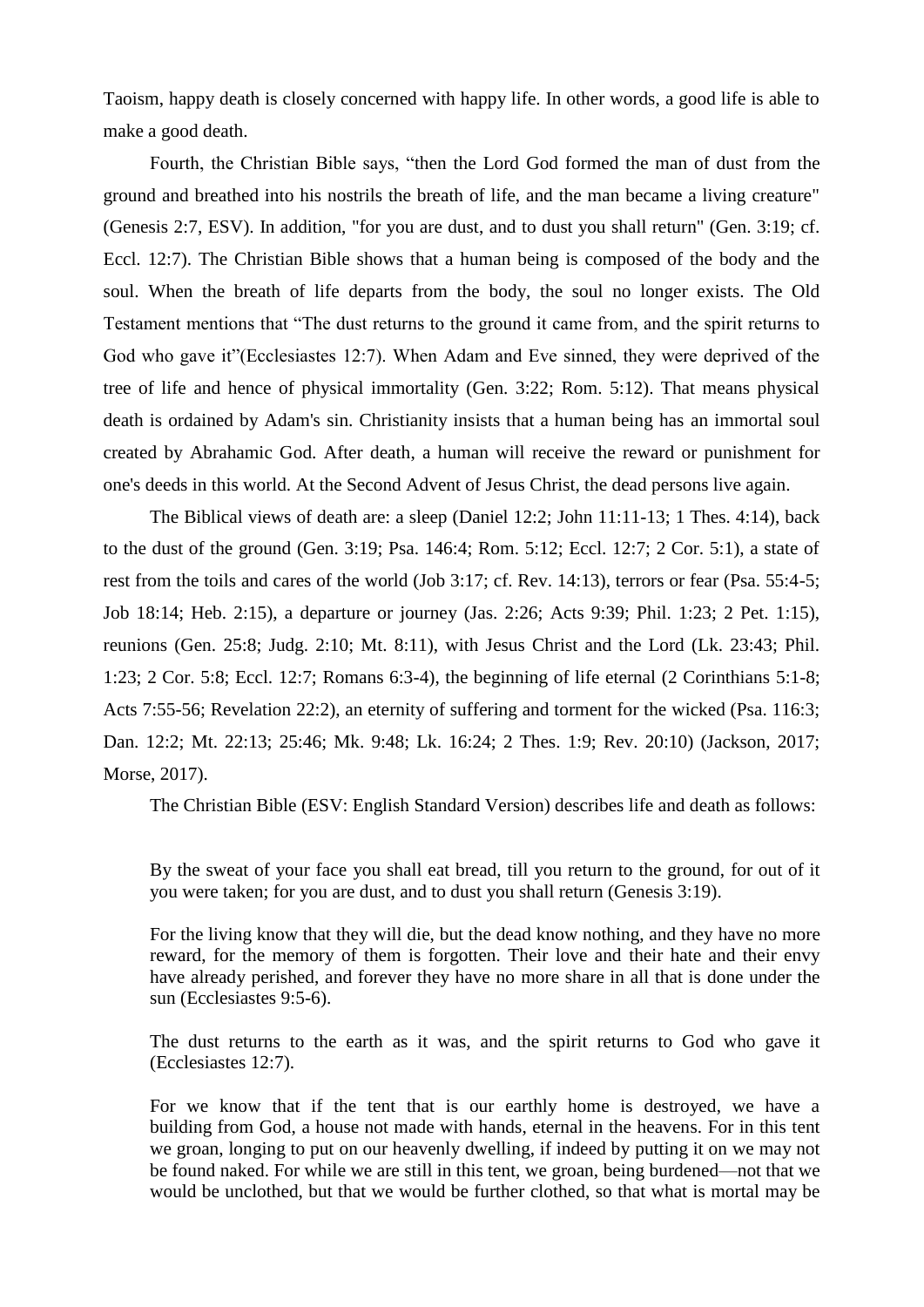swallowed up by life. He who has prepared us for this very thing is God, who has given us the Spirit as a guarantee. So we are always of good courage. We know that while we are at home in the body we are away from the Lord, for we walk by faith, not by sight. Yes, we are of good courage, and we would rather be away from the body and at home with the Lord [\(2 Corinthians 5:1-8\).](https://www.thoughtco.com/new-living-translation-nlt-700666)

For I am sure that neither death nor life, nor angels nor rulers, nor things present nor things to come, nor powers, nor height nor depth, nor anything else in all creation, will be able to separate us from the love of God in Christ Jesus our Lord (Romans 8:38-39).

I heard a loud voice from the throne saying, "Behold, the dwelling place of God is with man. He will dwell with them, and they will be his people, and God himself will be with them as their God. He will wipe away every tear from their eyes, and death shall be no more, neither shall there be mourning, nor crying, nor pain anymore, for the former things have passed away (Revelation 21:3-4).

As the description of the Christian Bible, life and death depend upon God. God created Adam and Eve from the dust of the ground, and breathed His life-giving spirit into the lifeless body (Gen. 2:7). After death, the body returns to the ground it came from, and the spirit returns to God who gave it (Gen. 3:19; Ecclesiastes 12:7). The Christian Old Testament mentions that "for you are dust, and to dust you shall return" (Genesis, Chapter 3, Verse 19). This verse means the physical death of human beings has its origin in the sin of Adam and Eve. In contrast to the Genesis (3:19), the Gospel John of the Christian New Testament writes:

Truly, truly, I say to you, if anyone keeps my word, he will never see death. The Jews said to him, Now we know that you have a demon! Abraham died, as did the prophets, yet you say, If anyone keeps my word, he will never taste death (John 8: 51-52).

These verses mention: if anyone believes in Jesus Christ, one will be able to avoid even spiritual dealth; and to get immortality. In the New Testament, the Romans also shows, "For the wages of sin is death, but the free gift of God is eternal life in Christ Jesus our Lord" (Romans 6:23). That means: human beings should be died because of Adam and Eve's sin; nevertheless, one will get eternal life if one believes in Jesus Christ.

## **IV. Happy Death in Terms of Happiness Education**

As reviewed in this paper, happy death is closely related to happy life in the religious standpoints. In Buddhism, Buddha teaches the way of nirvana to attain happiness and immortality. To attain immortality, one who should get the peace of nirvana. To attain the peace of nirvana, one should be free from *lobha* (avarice, desire, craving), *dosa* (anger, hatred), and *moha* (folly, stupidity, inanity), free from the attachment for the past and the future, free from *tanha* (all forms of desire), and pursue Buddhistic truth (*Dharma*, *Dhamma*). In addition, one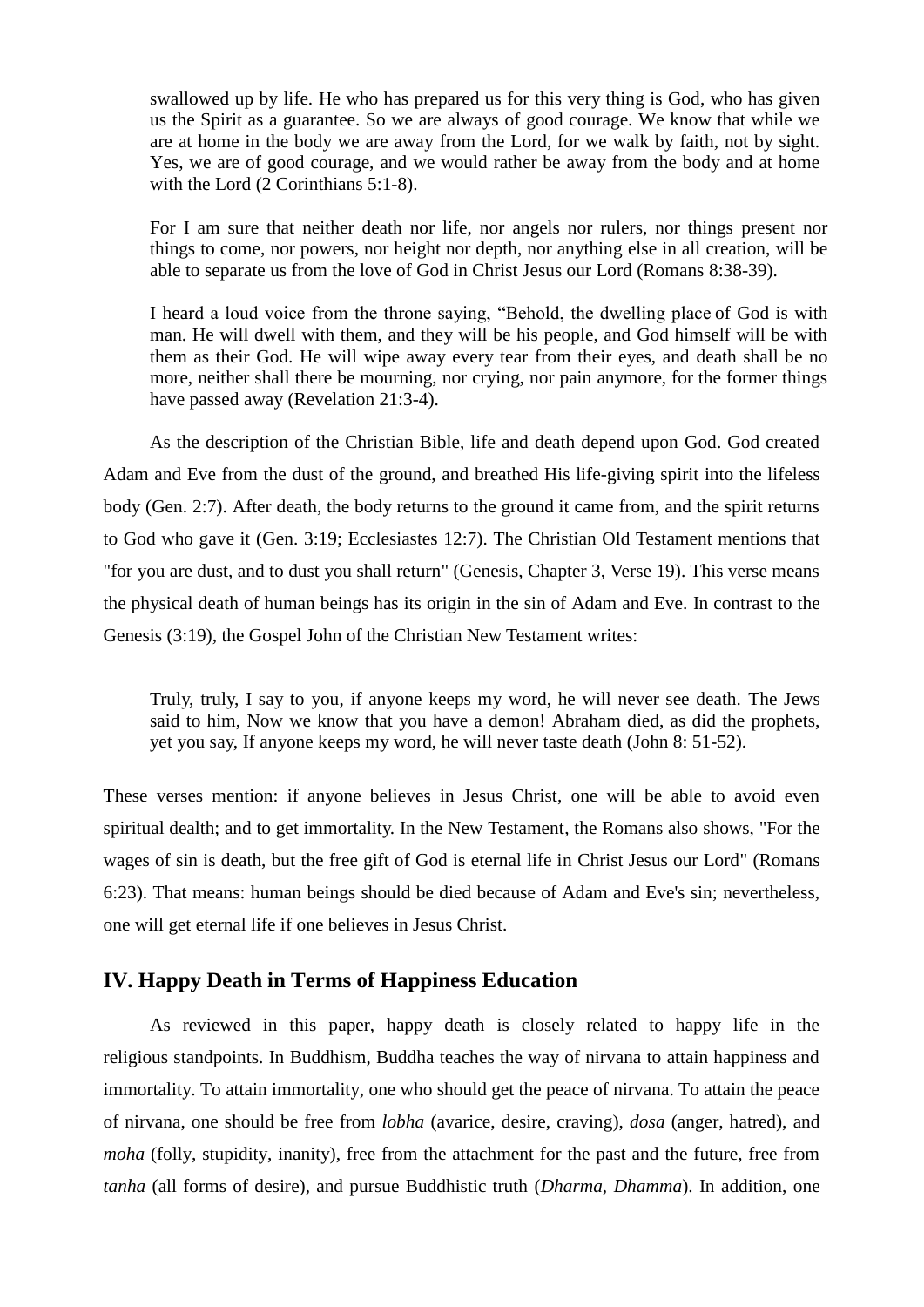who wants to attain nirvana should hold *bodhi* (enlightenment, awakening), understand the Four Noble Truths, and practice the Noble Eightfold Path in earthly life.

First, in the aspect of Buddhism, absolute happiness (*nirvana* or becoming a Buddha) is the way not only to overcome death but also to reach immortality. Buddha highlights that death is the same as life, as part of *samsara*. Several Buddhist Sutras describe nirvana related to happy death.

In the Suttanipata (the collection of Buddha's words), as the fifth book of the Khuddaka Nikaya, Buddha preaches the peace of nirvana and happiness as the following:

With a steadfast mind, and applying themselves well in the dispensation of the Buddha Gotama, free from (defilements), they have attained to that which should be attained (arahantship) encountering the Deathless. They enjoy the Peace of Nibbana freely obtained. This precious jewel is the Sangha. By this (asseveration of the) truth may there be happiness...

-*Sn 2.1, PTS: [Sn 222-238,](http://www.accesstoinsight.org/tipitaka/sltp/Sn_utf8.html#v.222) Ratana Sutta: The Jewel Discourse, translated from the Pali by* Piyadassi Thera (1999). *http://www.accesstoinsight.org/tipitaka/kn/snp/snp.2.01.piya.html*

Forms, sounds, tastes, scents, bodily contacts and ideas which are agreeable, pleasant and charming, all these, while they last, are deemed to be happiness by the world with its devas. But when they cease that is agreed by all to be unsatisfactory. By the Noble Ones, the cessation of the existing body is seen as happiness. This is the reverse of the outlook of the whole world.

What others call happiness, that the Noble Ones declare to be suffering. What others call suffering, that the Noble Ones have found to be happiness. See how difficult it is to understand the Dhamma! Herein those without insight have completely gone astray. For those under the veil (of ignorance) it is obscured, for those who cannot see it is utter darkness. But for the good and the wise it is as obvious as the light for those who can see. Even though close to it, the witless who do not know the Dhamma, do not comprehend it.

By those overcome by attachment to existence, those who drift with the stream of existence, those in the realm of Mara, this Dhamma is not properly understood. Who other than the Noble Ones, are fit to fully understand that state, by perfect knowledge of which they realize final deliverance, free from defilements?"

- *Sn 3.12, PTS: [Sn 756-765,](http://www.accesstoinsight.org/tipitaka/sltp/Sn_utf8.html#v.756) Dvayatanupassana Sutta: The Noble One's Happiness(excerpt), translated from the Pali by* John D. Ireland (1995). *http://www.accesstoinsight.org/tipitaka/kn/snp/snp.3.12.irel.html*

In Dhammapada, as the succinct and clear expression of Buddha's teaching, Buddha also teaches how to live happily as follows:

197-200. How very happily we live, free from hostility among those who are hostile. Among hostile people, free from hostility we dwell. How very happily we live, free from misery among those who are miserable. Among miserable people, free from misery we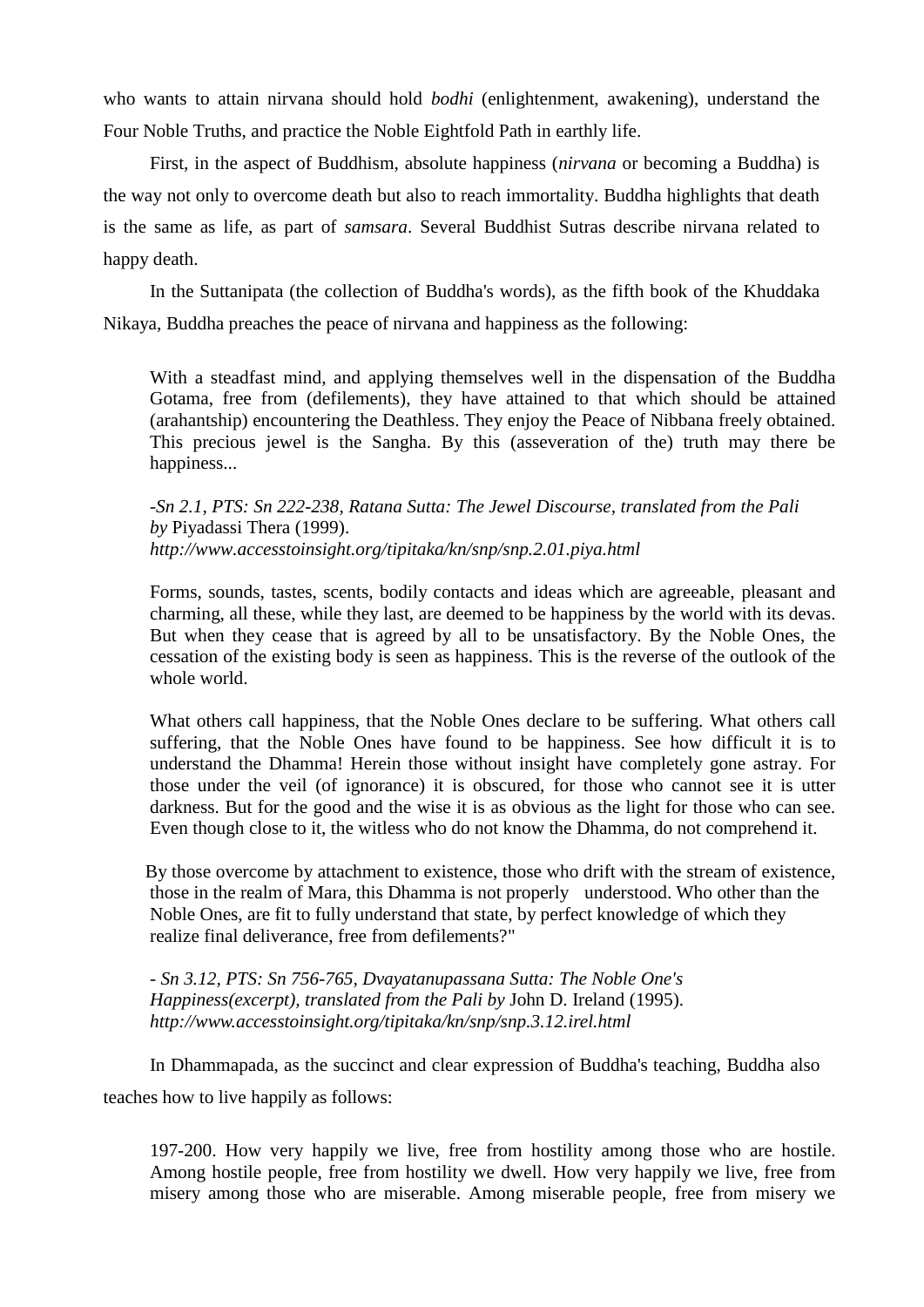dwell. How very happily we live, free from busyness among those who are busy. Among busy people, free from busyness we dwell. How very happily we live, we who have nothing. We will feed on rapture like the Radiant gods...

206-208. It's good to see Noble Ones. Happy their company — always. Through not seeing fools constantly, constantly one would be happy. For, living with a fool, one grieves a long time. Painful is communion with fools, as with an enemy — always. Happy is communion with the enlightened, as with a gathering of kin. So: the enlightened man — discerning, learned, enduring, dutiful, noble, intelligent, a man of integrity: follow him — one of this sort — as the moon, the path of the zodiac stars.

*-Dhp XV, PTS: [Dhp 197-208,](http://www.accesstoinsight.org/tipitaka/sltp/Dhp_utf8.html#v.197) Sukhavagga: Happy, translated from the Pali by*  Thanissaro Bhikkhu (1997).

[273.](http://www.accesstoinsight.org/tipitaka/kn/dhp/dhp.intro.than.html#fn-273) Of paths, the eightfold is best. Of truths, the four sayings. Of qualities, dispassion. Of two-footed beings, the one with the eyes to see.

*-Dhp XX, PTS: [Dhp 273-289,](http://www.accesstoinsight.org/tipitaka/sltp/Dhp_utf8.html#v.273) Maggavagga: The Path, translated from the Pali by*  Thanissaro Bhikkhu (1997).

182. Hard the winning of a human birth. Hard the life of mortals. Hard the chance to hear the true Dhamma. Hard the arising of Awakened Ones....

194 A blessing: the arising of Awakened Ones. A blessing: the teaching of true Dhamma. A blessing: the concord of the Sangha. The austerity of those in concord is a blessing.

-Dhp XIV, PTS: [Dhp 179-196,](http://www.accesstoinsight.org/tipitaka/sltp/Dhp_utf8.html#v.179) Buddhavagga: Awakened, translated from the Pali by Thanissaro Bhikkhu (1997).

Considering the above both Buddhist Sutras' teaching, to attain nirvana and to become a Buddha is the only path to obtain immortality and to overcome death and samsara. As Jeong-Kyu Lee in his academic position paper, The Padagogy of Happiness and Death: From the Perspectives of Buddhism and Christianity, indicated: to become a Buddha, in terms of happiness education, one should live as a good human who is wise and learned by understanding or awakening the Buddha's Truth (Dhamma, Dharma), and who has Dhammaexperience attains supreme happiness (Lee, 2017c).

Second, in Confucianism, Confucius neither believes in life after death nor denies an afterlife. Confucius is mainly concerned with moral life to improve one's life affairs with no regard for the destiny of the soul after leaving the body. From a Confucian viewpoint, life is finished through death, and death is finished through a solemn death ceremony. Death without a death ceremony is not an entire death socially or culturally, but a physical or biological death. Confucianism regards both life and death as responsibility to family and society. In addition, Confucianism takes a serious view of life succession through prolific descendants and meaningful social nexuses. In this vein, happy death is closely related to a purposeful life through one's achievements, offsprings, and social nexuses in this earthly world.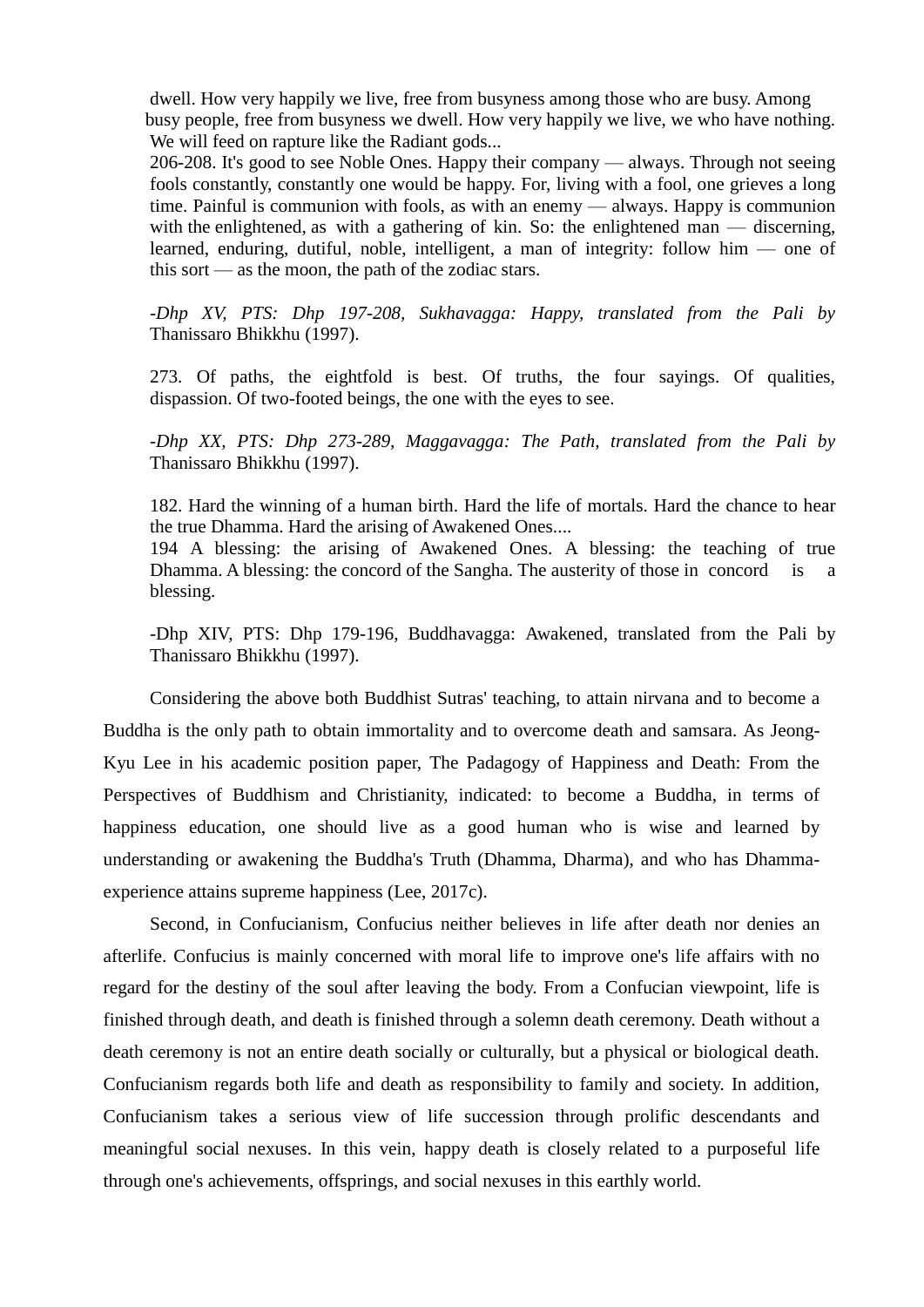Confucius and Mencius teach the way of happy death and ancestoral worship:

The Master said, "The superior man dislikes the thought of his name not being mentioned after his death." -The Analects**,** Wei Ling Gong 20, English translation, James Legge*, http://ctext.org/analects* 

Fan Chi asked what constituted wisdom. The Master said, "To give one's self earnestly to the duties due to men, and, while respecting spiritual beings, to keep aloof from them, may be called wisdom." He asked about perfect virtue. The Master said, "The man of virtue makes the difficulty to be overcome his first business, and success only a subsequent consideration - this may be called perfect virtue." -The Analects**,** Yong Ye 22, English translation, James Legge.

'Setting it simply on benevolence and righteousness. He thinks how to put a single innocent person to death is contrary to benevolence; how to take what one has not a right to is contrary to righteousness; that one's dwelling should be benevolence; and one's path should be righteousness. Where else should he dwell? What other path should he pursue? When benevolence is the dwelling-place of the heart, and righteousness the path of the life, the business of a great man is complete.' -The Works of Mencius, Jin Xin I, English translation, James Legge*, http://ctext.org/mengzi* 

The richest fruit of benevolence is this: the service of one's parents. The richest fruit of righteousness is this: the obeying one's elder brothers. The richest fruit of wisdom is this: the knowing those two things, and not departing from them. The richest fruit of propriety is this: the ordering those two things... -The Works of

Mencius, Li Lou I, Chapter 27: Filial Piety, English trans., James Legge.

The History says, "In the observances of mourning and sacrifice, ancestors are to be followed," meaning that they received those things from a proper source to hand them down.' -Teng Wen Gong I, The Works of Mencius, English translation, James Legge*.*

There are the prayers which express the filial piety (of the worshipper), and the benediction announcing the favour (of his ancestors). This may be called the greatest omen of prosperity; and in this the ceremony obtains its grand completion.' -Liji, Liyun 8, English translation, James Legge*,* http://www.ctext.org/liji/li-yun

Confucianism also highlights ancestral worship. Ancestor worship is a religious ritual ceremony for commemorating the death of ancestors on the basis of the immortality of the ancestors' spirits. The spirits of ancestors are consecrated by descendants. Ancestor worship is deeply related to filial piety which is one of Confucian core values, with benevolence, righteousness, propriety, and widom.

In terms of happiness education, happy death in Confucianism is able to be explained by the example of happy life. According to the Great Plan 9th in Shang Shu, the five sources of happiness in this life are:

The first is long life; the second, riches; the third, soundness of body and serenity of mind; the fourth, the love of virtue; and the fifth, fulfilling to the end the will (of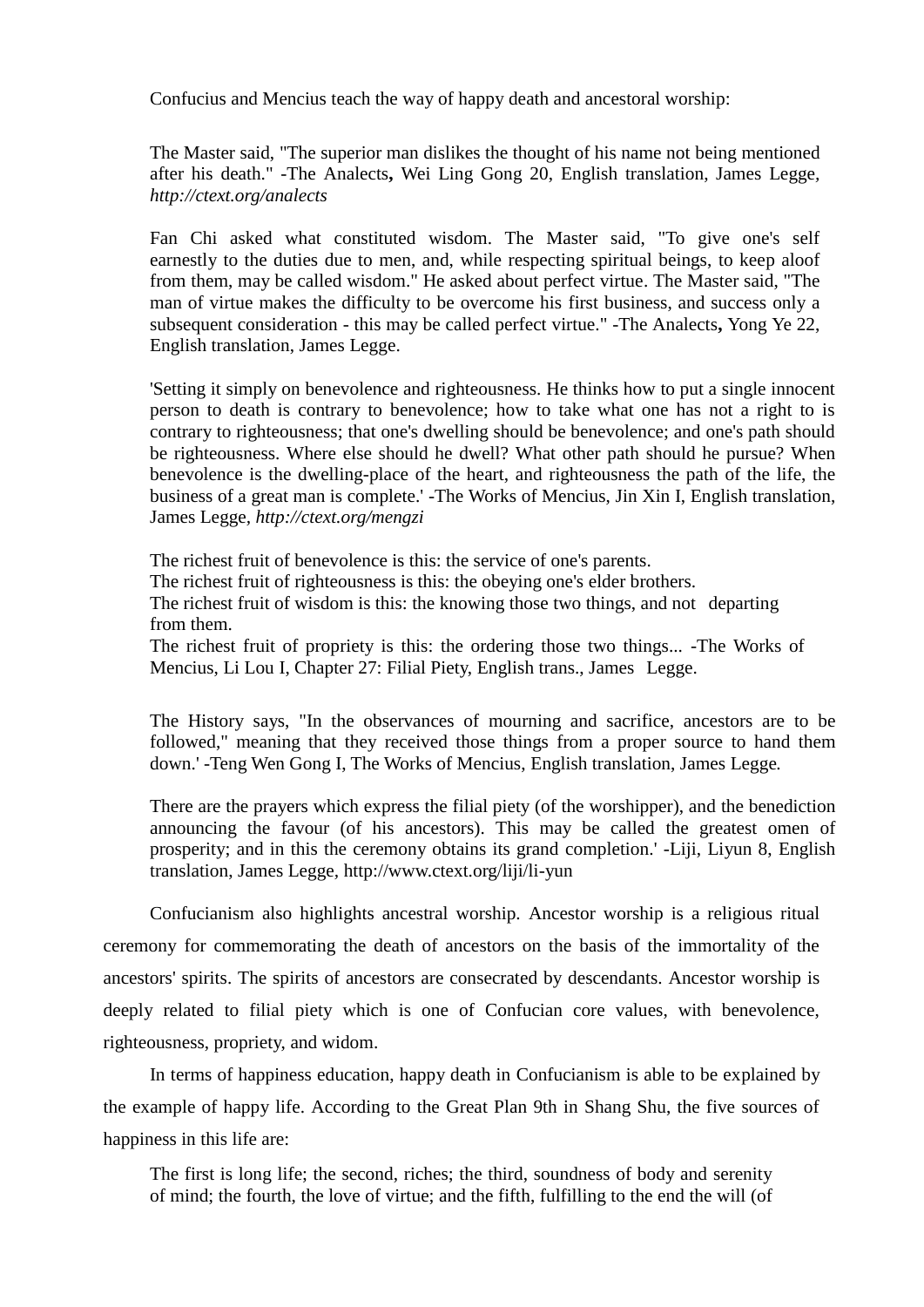Heaven). Of the six extreme evils, the first is misfortune shortening the life; the second, sickness; the third, distress of mind; the fourth, poverty; the fifth, wickedness; the sixth, weakness. -Shang Shu, Zhou Shu, Great Plan 9th -Trans., James Legge*,* http://www.ctext.org/shang-shu/zhou-shu

In addition, the five sources of happiness depend on the five personal matters as follows:

The first is the bodily demeanour; the second, speech; the third, seeing; the fourth, hearing; the fifth, thinking. (The virtue of) the bodily appearance is respectfulness; of speech, accordance (with reason); of seeing, clearness; of hearing distinctness; of thinking, perspicaciousness. The respectfulness becomes manifest in gravity; accordance (with reason), in orderliness; the clearness, in wisdom; the distinctness, in deliberation; and the perspicaciousness, in sageness.' -Shang Shu, Zhou Shu, Great Plan 9th, Trans., James Legge.

 As reviewed in Shang Shu, happy death is also concerned with fulfilling one's virtuous life according to Heaven's will. In sum, happy death in Confucianism is deeply related to a virtuously purposeful and peaceful life in accordance with the will of Heaven.

 Third, in terms of Taoism, as briefly reviewed in the previous section of this paper, like day and night, life and death are each other's companions under the immutable Tao. Zhuangzi in his Book says, "Death and life are ordained, just as we have the constant succession of night and day - in both cases from Heaven" (The Great and Most Honoured Master 2). He also says, "Life is the follower of death, and death is the predecessor of life" [\(Zhuangzi,](http://ctext.org/zhuangzi) Outer Chapters, Knowledge Rambling in the North 2). In the aspect of Taoism, life and death are complements each of the other. Death is just a transformation not only from being to non-being, but also from yang to yin. Zhuangzi insists that death should be neither feared nor desired because human beings should accept life and death as complementarily natural phenomena of the Tao. In terms of religious Taoism, afterlife does not exist, but it is within life itself in Tao. The Book of Zhuangzi describes life and death as follows:

Death and life are ordained, just as we have the constant succession of night and day - in both cases from Heaven. Men have no power to do anything in reference to them - such is the constitution of things. -Zhuangzi, Inner Chapters, The Great and Most Honoured Master 2, English Trans., James Legge, http://www.sacred\_ texts.com/zhuangzi.htm

Meng-sun does not know either what purposes life serves, or what death serves; he does not know which should be first sought, and which last. If he is to be transformed into something else, he will simply await the transformation which he does not yet know. This is all he does. And moreover, when one is about to undergo his change, how does he know that it has not taken place? And when he is not about to undergo his change, how does he know that it has taken place? Take the case of me and you: are we in a dream from which we have not begun to awake?...-Zhuangzi, Inner Chapters, The Great and Most Honoured Master 7, Trans., James Legge.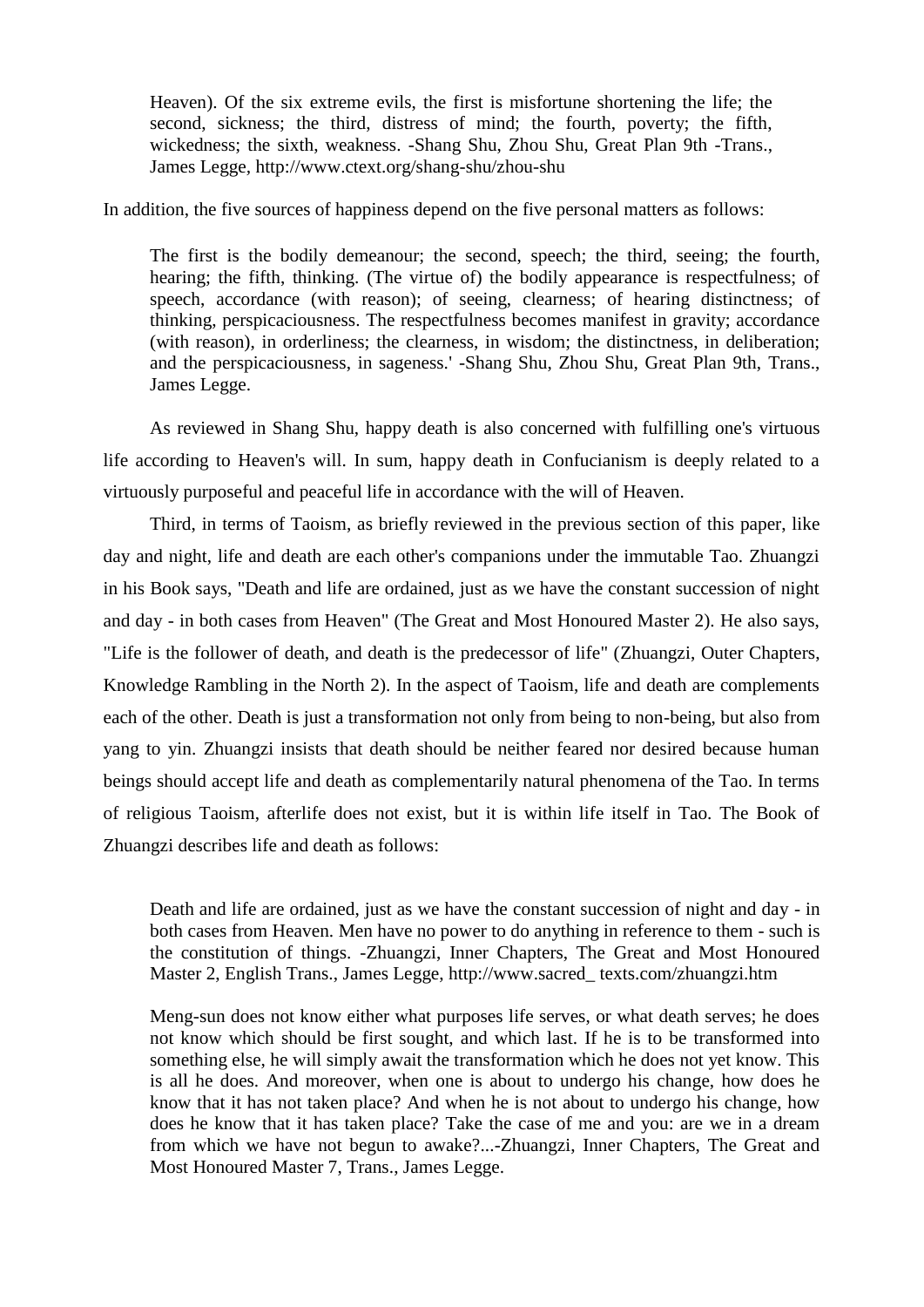You have had the audacity to take on human form and you are delighted. But the human form has ten thousand changes that never come to an end. Your joys, then, must be uncountable. Therefore, the sage wanders in the realm where things cannot get away from him, and all are preserved. He delights in early death; he delights in old age; he delights in the beginning; he delights in the end. If he can serve as a model for men, how much more so that which the ten thousand things are tied to and all changes alike wait upon! **-**[Zhuangzi,](http://ctext.org/zhuangzi) [Inner Chapters,](http://ctext.org/zhuangzi/inner-chapters) The Great and Most Honoured Master, 10 Translation, James Legge.

His distinction is in understanding that all things belong to the one treasury, and that death and life should be viewed in the same way. -Zhuangzi, Outer Chapters, Heaven and Earth 2, Trans., James Legge.

Life and death are like day and night. -Zhuangzi, Outer Chapters, Perfect Enjoyment 3, Trans., James Legge.

We do not know when and how (life) will end, but how shall we conclude that it is not determined (from without)? and as we do not know when and how it begins, how should we conclude that it is not (so) determined? In regard to the issues of conduct which we deem appropriate, how should we conclude that there are no spirits presiding over them; and where those issues seem inappropriate, how should we conclude that there are spirits presiding over them?' -Zhuangzi, Miscellaneous Chapters, [Metaphorical Language](http://ctext.org/zhuangzi/metaphorical-language?searchu=life%20and%20death&searchmode=showall#result) 4, Trans., James Legge.

Formerly, I, Zhuang Zhou, dreamt that I was a butterfly, a butterfly flying about, feeling that it was enjoying itself. I did not know that it was Zhou. Suddenly I awoke, and was myself again, the veritable Zhou. I did not know whether it had formerly been Zhou dreaming that he was a butterfly, or it was now a butterfly dreaming that it was Zhou. But between Zhou and a butterfly there must be a difference. This is a case of what is called the Transformation of Things.'- Zhuangzi, Inner Chapters, The Adjustment of Controversies 14, Trans., James Legge.

 Considering the above Zhuangzi's assertion, happy death is deeply related to happy life in the Way (Tao, Dao). Zhuangzi in his Book argues, "What has made my life a good will make my death also a good" [\(Zhuangzi,](http://ctext.org/zhuangzi) [Inner Chapters,](http://ctext.org/zhuangzi/inner-chapters) The Great and Most Honoured Master 5).

 However, the author of Tao Te Ching, Laozi says, "three in every ten whose aim is to live, but whose movements tend to the land (or place) of death.... Because of their excessive endeavours to perpetuate life" (Tao Te Ching, 50). Laozi insists that "those with whom he agrees as to the Dao [Tao] have the happiness of attaining to it; those with whom he agrees as to its manifestation have the happiness of attaining to it" (Tao Te Ching, 23). In Laozi's view, both happy life and happy death depend on the Tao. The Tao is an everlasting guide to happiness and harmony (Marinoff, 2014). Zhuangzi insists that knowing the Tao and not to speak of it is the way to attain to the Heavenly (Zhuangzi, Miscellaneous Chapters, [Lie](http://ctext.org/zhuangzi/metaphorical-language?searchu=life%20and%20death&searchmode=showall#result) Yu-kou 4), and Laozi asserts that the Tao is an unchanging and has no name (Tao Te Ching 32). Both Zhuangzi and Laozi explain the Tao as the following: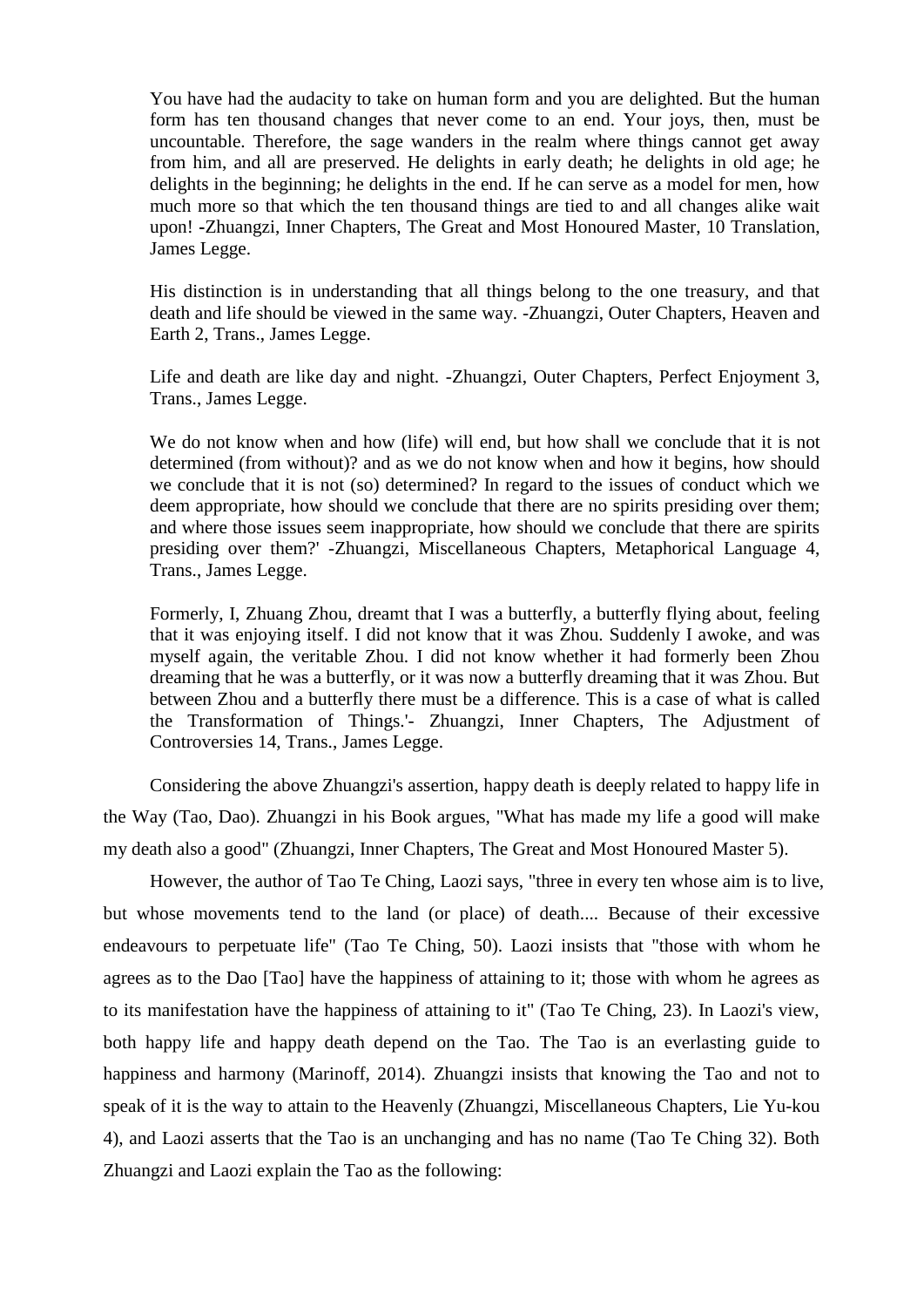To know the Dao is easy; not to say (that you know it) is difficult. To know it and not to speak of it is the way to attain to the Heavenly; to know and to speak of it, is the way to show the Human. The ancients pursued the Heavenly (belonging to them), and not the Human. **-**Zhuangzi, Miscellaneous Chapters, [Lie](http://ctext.org/zhuangzi/metaphorical-language?searchu=life%20and%20death&searchmode=showall#result) Yu-kou 4, trans., James Legge, http://www.sacred\_ texts.com/zhuangzi.htm

The Dao that can be trodden is not the enduring and unchanging Dao. The name that can be named is not the enduring and unchanging name. (Conceived of as) having no name, it is the Originator of heaven and earth; (conceived of as) having a name, it is the Mother of all things. -Laozi, Tao Te Ching 1, trans., James Legge, http://www.sacredtexts.com/tao/taote.htm

All things are produced by the Dao, and nourished by its outflowing operation. They receive their forms according to the nature of each, and are completed according to the circumstances of their condition. Therefore all things without exception honour the Dao, and exalt its outflowing operation. -Laozi, Tao Te Ching 51, trans., James Legge, http://www.sacred-texts.com/tao/taote.htm

 From a standpoint of happiness education, as written in the Great and Most Honoured Master 5 of the Zhuangzi, happy death in Taoism is summarized what has made my life a good will make my death also a good in the Tao.

 Fourth, in Christianity, Genesis in the Old Testament shows the origin of life and death. God created two human beings, Adam and Eve, and gave them life and death. The Christian Bible mentions two views of death: the first death and the second death. The former (Genesis 3:19; Job 10:20-22; Rev. 6:8) is concerned with somatic (physical or biological) death, and the latter (Rev. 2:11; 20:6; 20:14; 21:8) is related to pneumatic (spiritual, soul) death (Lee, 2017c). After the second death, one who died is able to get an opportunity for eternal life (Revelation 20:6). The Christian Bible shows how to receive immortality as the following:

Jesus says, "I am the resurrection and the life. He who believes in Me, though he may die, he shall live" (John 11:25; cf. John 8:51-52). We will receive immortality when Jesus comes again (1 Corinthians 15: 51-54).

From the perspective of Christianity, death is only the beginning of life eternal (Morse, 2017). Thus, happy death is the beginning of immortality in God's kingdom. The righteous who lived good or happy in this world can get a chance to enter the Kingdom of God (Proverbs 12:28). According to the New Testament, the righteous do not go to heaven when they die, but they remain asleep in the grave until Jesus returns and raises them to immortal life (1 Thessalonians 4:16; 1 Corinthians 15:50-57). One who believes and dies in Jesus Christ in this world can have an opportunity to get immortality when Jesus comes again (John 3:16; 2 Timothy 1:10). Several Biblical words of the Scriptures related to happy death and eternal life are cited from the English Revised Version (ERV) as follows: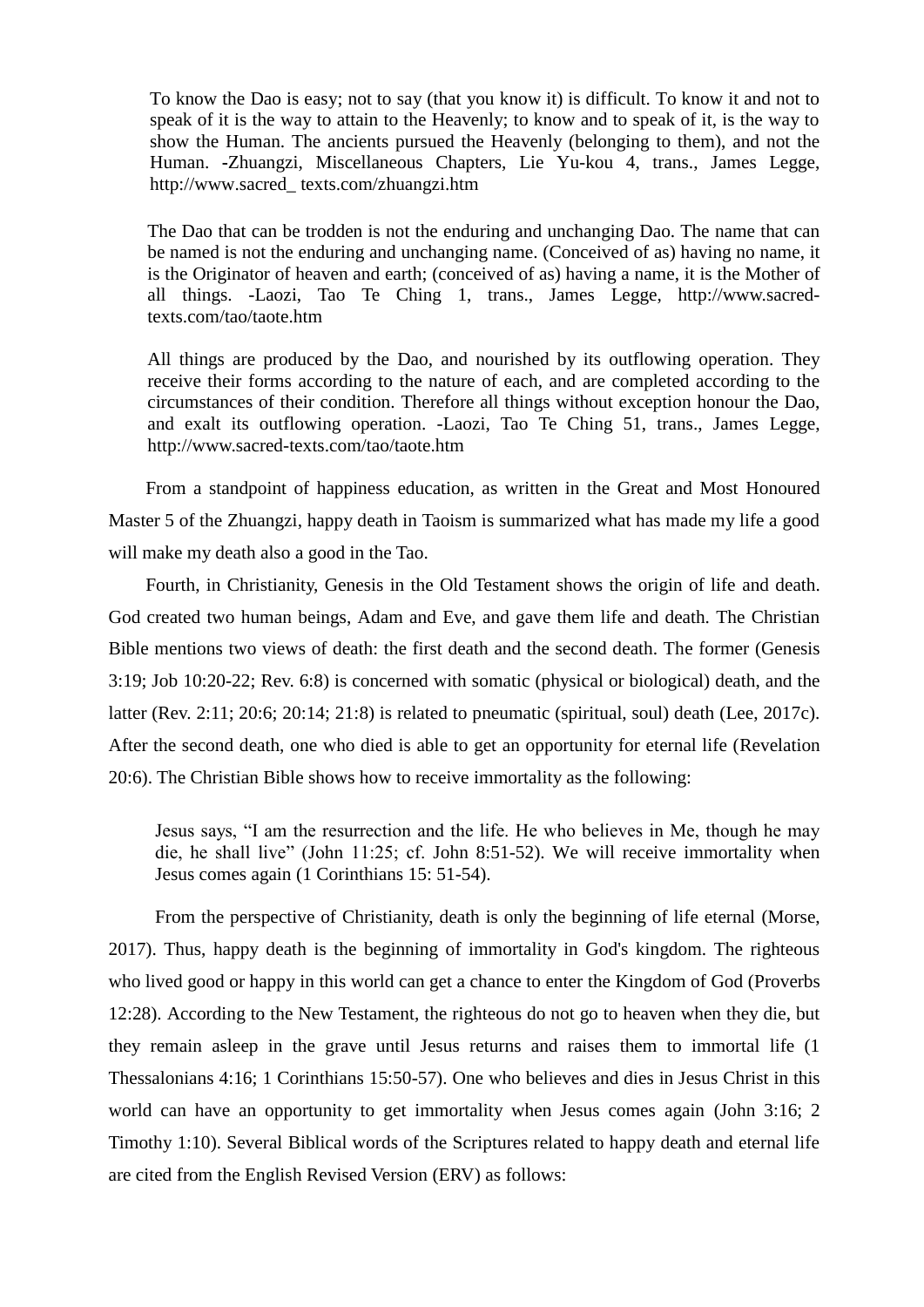For God so loved the world, that he gave his only begotten Son, that whosoever believeth on him should not perish, but have eternal life (John, 3:16).

But when this corruptible shall have put on incorruption, and this mortal shall have put on immortality, then shall come to pass the saying that is written, Death is swallowed up in victory. O death, where is thy victory? O death, where is thy sting? The sting of death is sin; and the power of sin is the law: but thanks be to God, which giveth us the victory through our Lord Jesus Christ (1 Corinthians 15:55-57).

In the way of righteousness is life; and in the pathway thereof there is no death (Proverbs 12:28).

But hath now been manifested by the appearing of our Saviour Christ Jesus, who abolished death, and brought life and incorruption to light through the gospel (2 Timothy 1:10).

But he, being full of the Holy Ghost, looked up stedfastly into heaven, and saw the glory of God, and Jesus standing on the right hand of God, and said, Behold, I see the heavens opened, and the Son of man standing on the right hand of God (Acts 7: 55-56).

Blessed and holy is he that hath part in the first resurrection: over these the second death hath no power; but they shall be priests of God and of Christ, and shall reign with him a thousand years (Revelation 20:6).

Wherefore I saw that there is nothing better, than that a man should rejoice in his works; for that is his portion: for who shall bring him back to see what shall be after him? (Ecclesiastes 3:22).

Then I commended mirth, because a man hath no better thing under the sun, than to eat, and to drink, and to be merry: for that shall abide with him in his labour all the days of his life which God hath given him under the sun (Ecclesiastes 8:15).

 As the above Scriptures shown, happy death and immortality originally depend on righteous and happy life in God and Christ. The Proverbs and the Ecclesiastes in the Old Testament sum up the principle of happy life: to seek wisdom in God, to follow and to fear God, and to enjoy one's portion in this life in the Lord (Lee, 2017a; 2017b).

 From a viewpoint of happiness education, as shown in Christian Scriptures, happy death is epitomized what has made one's life good and happy will make one's death happy and immortal in God and Jesus Christ.

## **V. The Implications of Happy Death for Korean Higher Education**

 From the review of the above sections, the author examines the implications of happy death for Korean higher education in terms of happiness education. To defend the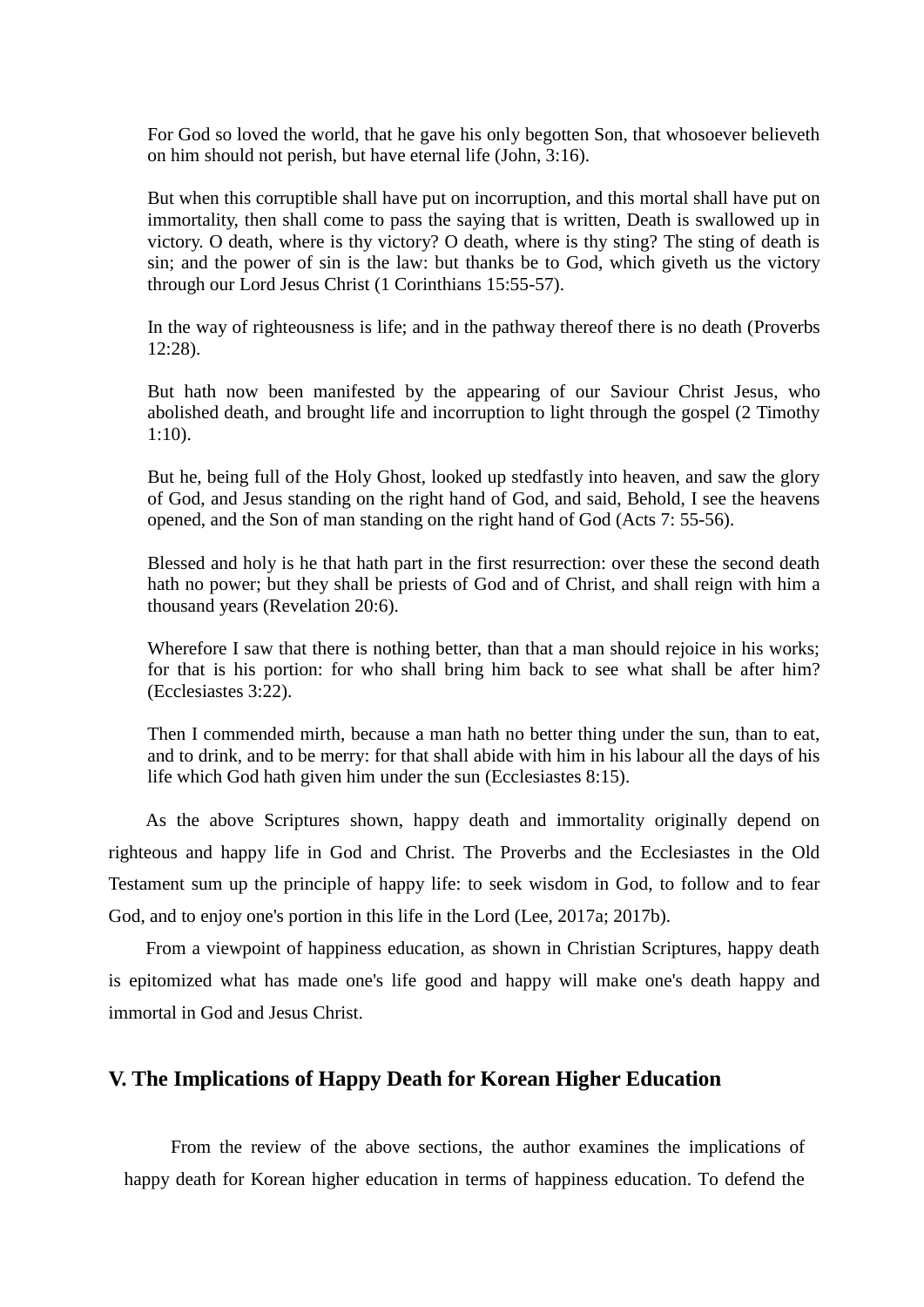research question logically, first of all, Buddhism and Taoism impact on happiness values in premodern Korean elite education will be simply weighed, Confucianism in premodern Korean elite education, and then Christianity in modern Korean higher education will be reviewed in terms of happiness education.

 From the perspective of Korean cultural history, religious thoughts--such as Buddhism, Taoism, Confucianism, and Christianity--had great effects on Korean culture and society as well as on formal and informal Korean elite education and higher education (Lee, 2002). In the ancient period, Buddhism and Confucianism as dominant Korean culture had been the main pillars of Korean elite education, while Christianity and Buddhism in the modern era have been the major axes of Korean private higher education. In the history of Korea, Taoism in the ancient age was amalgamated into Korean culture and education, whereas Confucianism in the modern period has affected internal and external life, instead of impact on higher education system and curricula. On the contrary, Christianity as a new grafted religion has exerted a great influence upon the development of modern Korean higher education and society (Lee, 2002).

 In the aspect of Korean elite education history, Buddhist institutions in the ancient period had been closely related to monastries to foster elite monks who espoused the Buddhist dharma not only to build an aristocratic kingdom controlled by Buddhists rulers but also to disseminate a national religion. The Buddhist schools in the premodern times emphasized "severe physical and spiritual discipline in accordance with Maitreya (the Merciful Buddha or the future Buddha) or Bodhisattva (a Buddhist saint) who attained Enlightenment" (Lee, 2002, p. 72). In the classical times, the Korean Buddhist schools, such as the Hwarang institutions, pursued Maitreya or Bodhisattva. In other words, the Buddhist elite schools stressed happy life and death as the Buddha. In terms of happiness education, the author assumes that happy life and death would be deeply related to the ultimate goal of Buddhist dharma, that is, to become a Buddha through nirvana. Thus, Buddhist elite education in ancient Korea pursued the way of Buddha.

 On the other hand, Taoist religious and philosophical ideas were amalgamated into Korean Buddhism in the ancient period. In this vein, Taoist naturalism and quietism were important institutional factors in the classical Korean elite institutions. For instance, the Hwarang in the Silla Kingdom period (57 BC-AD 935)--as a kind of elite education institution for the elite Silla youth who learn Buddhist religious philosophy, Confucian morality, Taoist philosophy, military skills, and recreational activities--included Taoist ideas in its curricula. Especially, the Hwarang institution emphasized Taoist quietism and naturalism with the Korean folk belief called *Pungyudo* (Refinded Poetic Ways). Taoist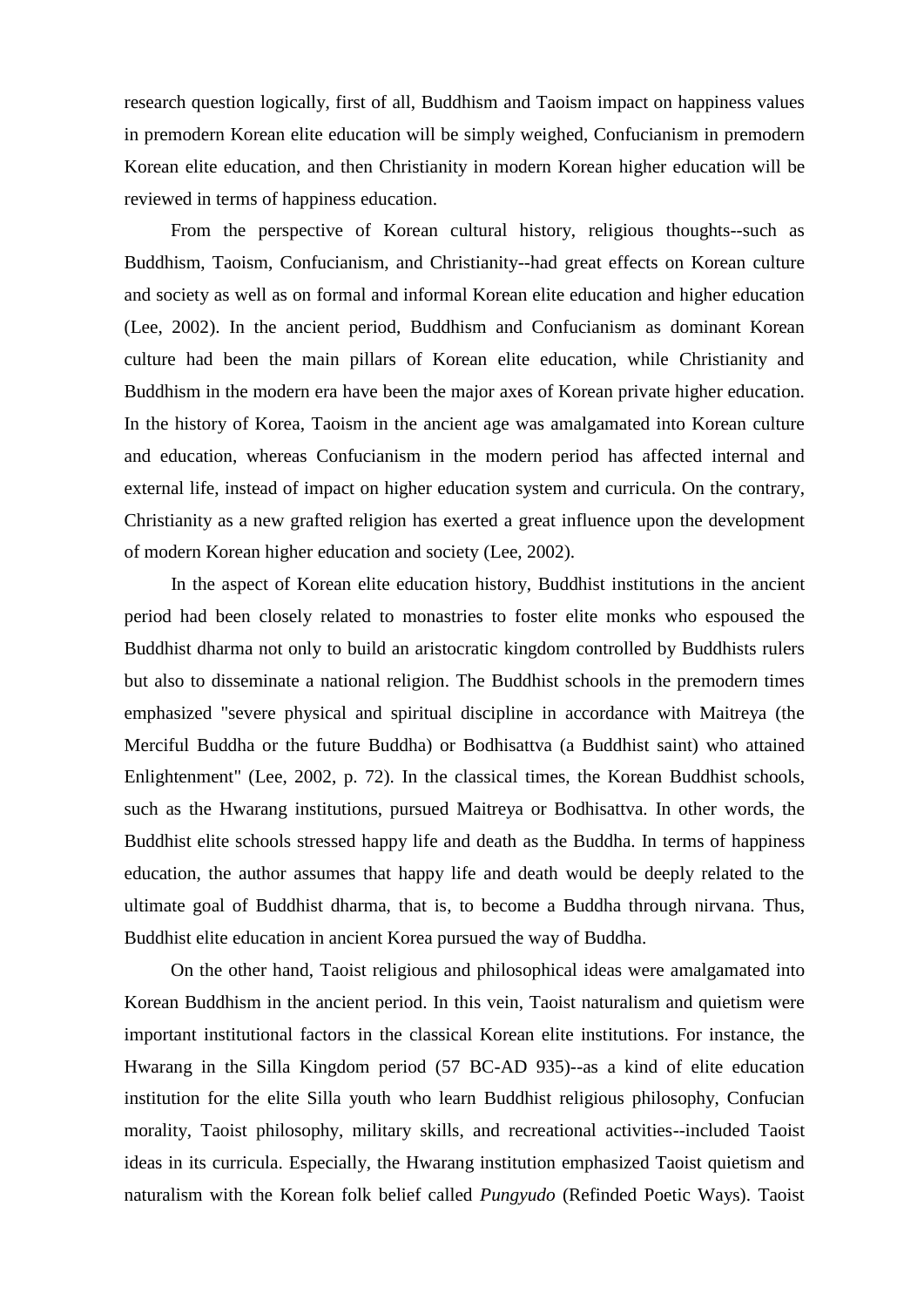religious and philosophical factors were found in the pre-modern Korean elite education. Therefore, the ancient Korean elite education accepted Zhuangzi's theory, that is, human beings should accept life and death as complementarily natural phenomena of the *Tao*. In a standpoint of happiness education, happy life and death is deeply concerned with the *Tao.*

 In the aspect of Confucian elite education, Confucian elite institutions in the premodern period were based on Confucian norms and values which have traditionally pursued self-cultivation, a harmonious moral society, and a virtuously righteous nation (Lee, 2002; 2017b). The national Confucian elite academy (Seongkyunkwan) was a sanctuary of Korean Confucianism. The educational objectives of the Seongkyunkwan were: to build Confucian moral principles, to cultivate a balanced personality through Confucian sages, and to foster the virtuous Confucian bureaucrats through the national civil service examination (Kwa-keo) (Lee, 2002, p. 83-84).

 Like Buddhist elite education, Confucian elite education in the Choson Dynasty (AD 1392-1910) also largely contributed for the production of bureaucratic scholars and public officials, as the governing class, who acquired their vested privilege, and who monopolized highly politico-economic power as well as societal position (Lee, 2017b). Confucian elite education generally highlighted social success rather than moral cultivation. Confucian elite education has transmitted monopolistic socio-economic functions from the old to the new generations. Confucian bureaucrats' vested rights and politico-economic power have been generally transformed into contemporary Korean educated intellectuals' acquired interests and conservative social codes (Lee, 2017b). In the viewpoint of happiness education, Confucian elite education oriented on monopolistic socio-economic functions was against Confucius' happiness theory, that is, happy death is closely related to happy life which is fulfilled one's moral conduct and social responsibility.

 As Buddhism and Confucianism were the significant factors affecting Korean informal and formal elite education in the premodern era, so Christianity has much influenced upon the development of Korean higher education in the modern period. Christian higher education was an effective tool for spreading of Christianity in modern Korea, along with medical works and women education. Christian missionary work in Korea had a great effect on the developmemt of Korean education and society. Christian higher education institutions stressed not only the evangelical ministry but also introduced western thought and knowledge, such as Christian humanism, egalitarianism, democratism, utilitarianism, pragmatism, individualism, and scientism. Christian religious thought and scientific knowledge became educational mediators establishing modern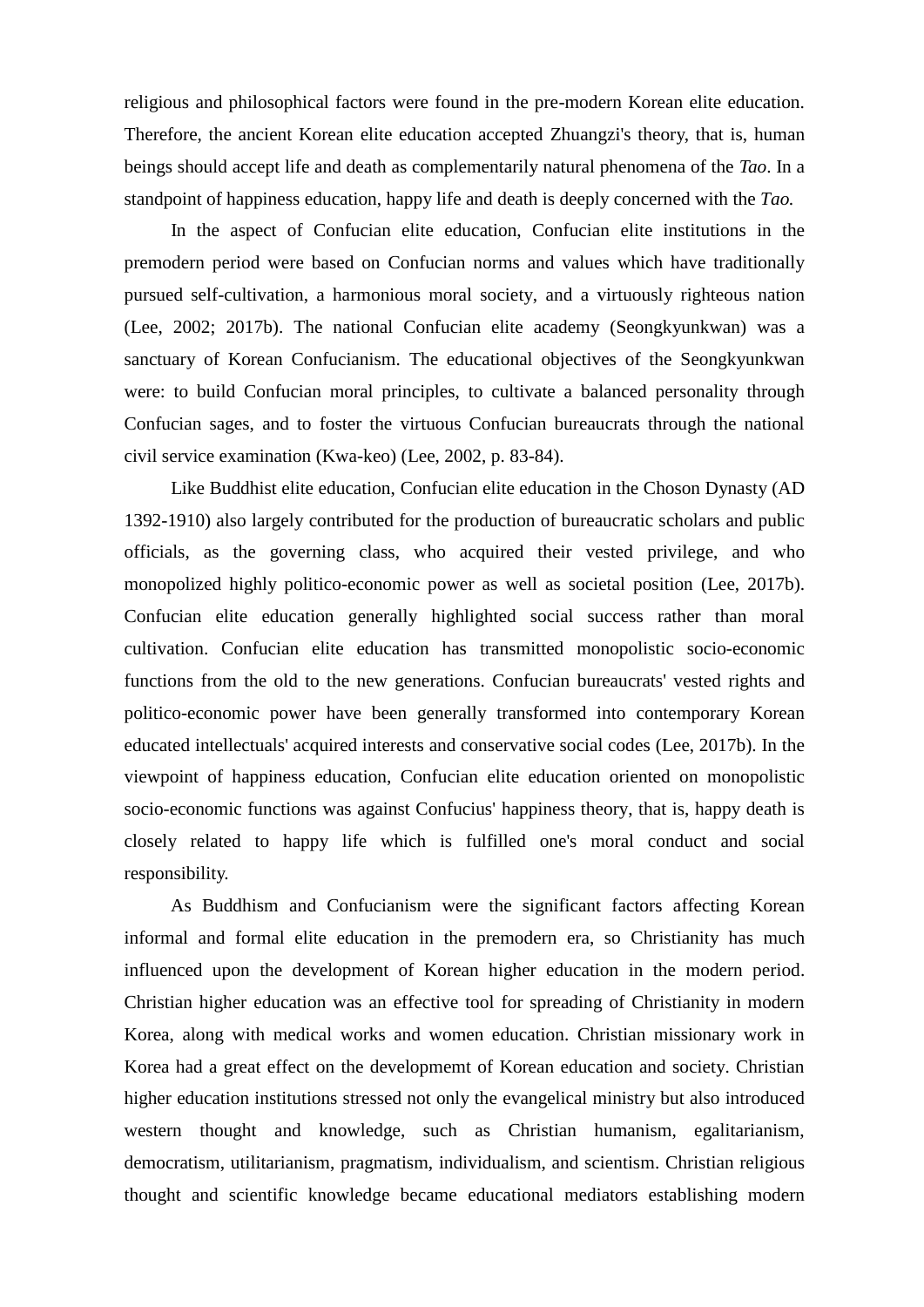Korean higher education. In the aspect of happiness education, Christian humanism and egalitarianism are the essential factors of Christian happiness values. Namely, what has made one's life good and happy will make one's death happy and immortal in God and Christ.

 In sum, Christianity and Buddhism in contemporary Korea have played active roles in private higher education, whereas Confucianism and Taoism have not directly contributed to the development of contemporary Korean higher education (Lee, 2002). However, Confucianism and Taoism have had much influence on the establishment of ethical values and organizational culture in Korean higher education (Lee, 2002). Additionally, both religious thoughts have greatly impacted on ethical or moral education in Korea.

 In terms of happiness and death education, with Buddhist and Confucian happiness theories emphsizing spiritual and ethical values, Taoistic and Christian happiness theories highlighting altruistic common good and naturalistic life style are good exemplars to rebuild happiness and death education. The teachings of happy life and death shown in the above religions may be worthy happiness values in intensively competitive contemporary Korean higher education. Thus, the religious happiness theories can be valuable alternatives to harmonize happy life and death as well as to rebuild current Korean higher education oriented not only to achieve egoistic ambitions for social success in life, but to compete with each other for egoistic interest and power socio-economically or politically (Lee, 2017b).

# **VI. Summary and Conclusion**

 The purpose of this paper is to examine what is happy death from the perspective of happiness education. To discuss this study logically, four research questions are stated. First, what is the concept of human death? Second, what are life and death from the Eastern and the Western religious viewpoints? Third, what is happy death in terms of happiness education? Last, what are the implications of happy death for higher education?

 To defend these research questions, a descriptive content analysis method will be used, with a cross-cultural approach. In order to discuss the questions, this paper is defined as the following: happy death is limited to Buddhism, Confucianism, Taoism, and Christianity. In particular, this article is mainly focused on Suttanipata and Dhammapada in Buddhist Sutras, Analects and Mencius in Confucian Classics, Tao Te Ching and Zhungzi in Taoist Scriptures,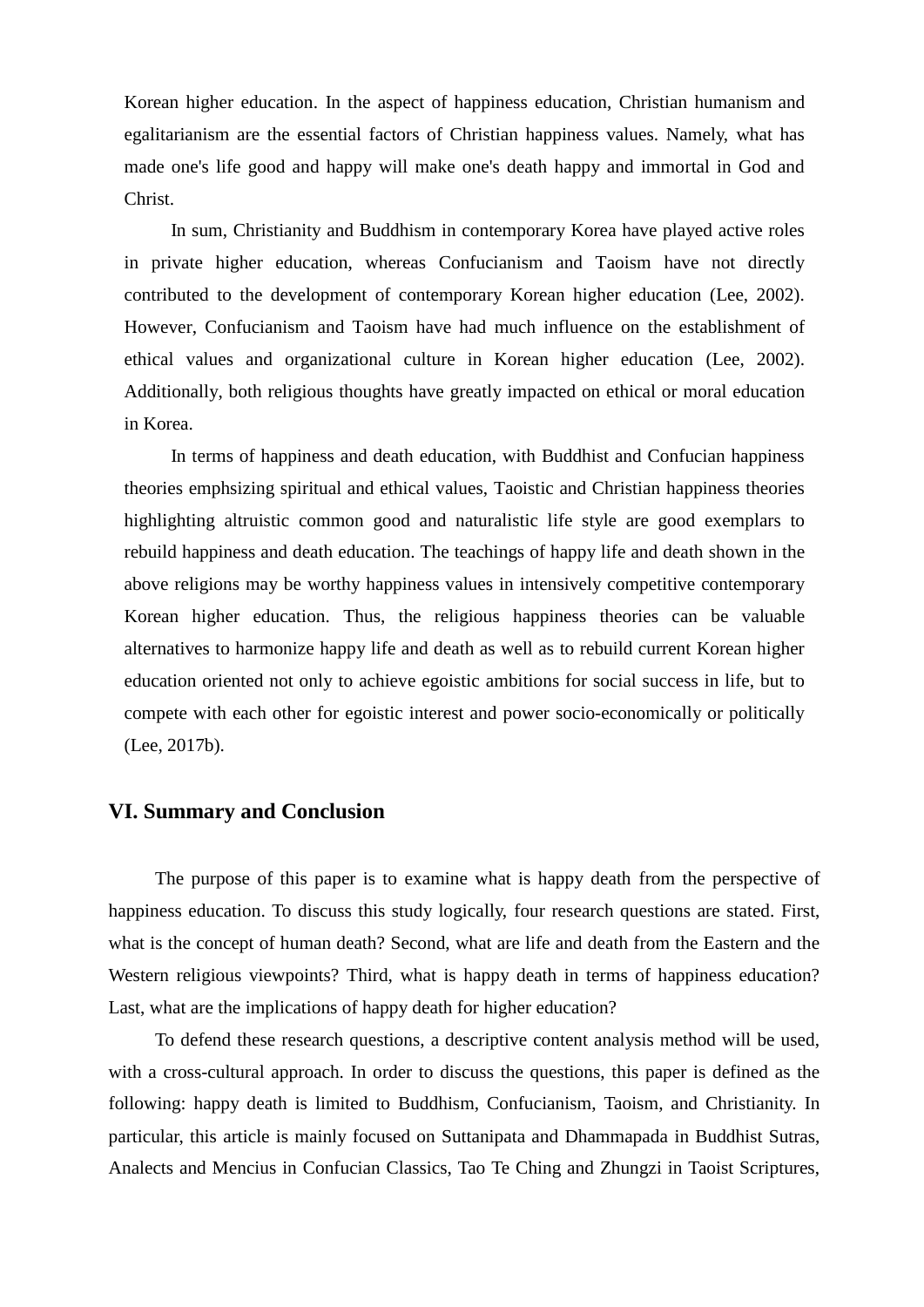and the Old Testament and the New Testament in the Christian Bible.

The significance of this study is to provide basic theories and useful resources regarding happiness education for educational theorists and practitioners, finding the theories of happy death in the Eastern and the Western religions.

The research results and summary of this study are as the following:

First, the concept of human death is generally classified:

[Physiological](https://en.wikipedia.org/wiki/Physiological) death is now seen as a process, more than an event: conditions once considered indicative of death are now reversible. Where in the process a dividing line is drawn between life and death depends on factors beyond the presence or absence of [vital signs.](https://en.wikipedia.org/wiki/Vital_signs) Legal death is a government's official recognition that a person has died. Normally this is done by issuing a [death certificate.](https://en.wikipedia.org/wiki/Death_certificate) Clinical death is the medical term for cessation of blood circulation and breathing, the two necessary criteria to sustain human and many other organisms' lives.

In addition, the philosophical investigation of human death has focused on two main questions: (1) What is human death? (2) How can we determine that it has occurred? The first question is ontological or conceptual*,* as the irreversible cessation of organismic functioning, and as the irreversible loss of personhood*.* The second question is epistemological. The standards for human death are the traditional cardiopulmonary standard and the whole-brain standard*.* 

The results and summary of the second research question are as the following:

 In Buddhism, happy death is related to happy life through achieving nirvana in this world and becoming the Buddha in the world beyond. In order to live and to die happily in this world, human beings should hold *bodhi* (enlightenment, awakening), understand the Four Noble Truths, and practice the Noble Eightfold Path in daily life. In addition, the Noble Eightfold Path is an important Buddhist doctrine not only offering happiness to our life, but also leading to *[nirvana](https://en.wikipedia.org/wiki/Moksha)* (perfect liberation, ultimate happiness) from *[samsara](https://en.wikipedia.org/wiki/Samsara)* (the endless cycles of death and rebirth). Buddism ultimately presents the true path regarding happy life, happy death, and attaining nirvana.

 In terms of Confucianism, Confucius regards that death and life have determined by fate, while wealth and fame depend upon Heaven. Additionally, Confucius asserts that we do not know life, but how we can know about death. Confucius teaches that during one's lifetime one should fulfill one's moral cultivation and social responsibility in realizing the ideal of a harmonious society and a righteous state. Confucius emphasizes that an ethically and socially cultivated gentleman practices good for the sake of happy death as well as the sake of happy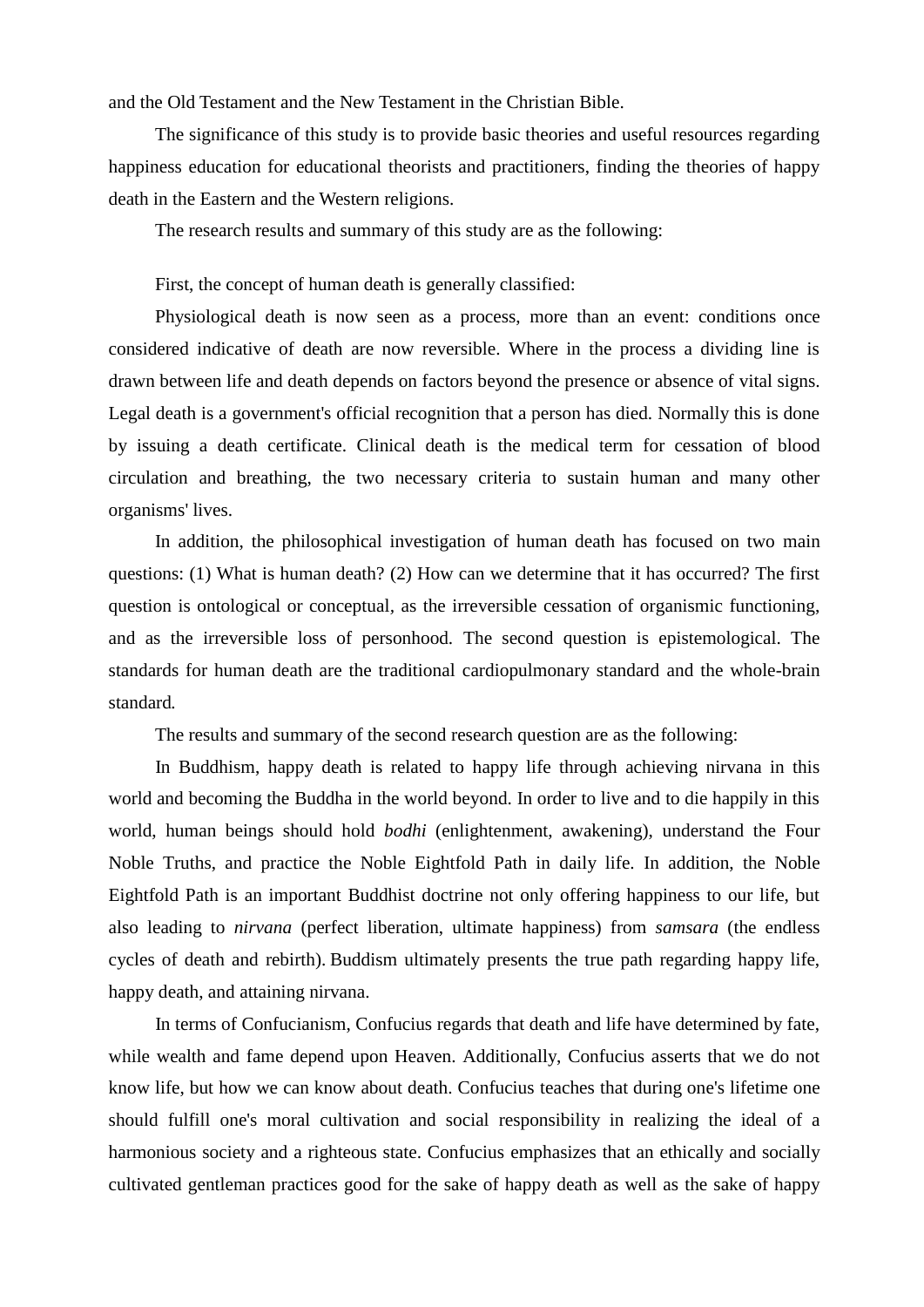life in this world. In the Classics of Confucianism, happy death is closely related to happy life which is fulfilled one's moral conduct and social responsibility. For happy life, the major moral elements are benevolence, righteousness, propriety, and wisdom. In addition, the significant ethical values to discharge one's socio-political obligation are loyalty, filial piety, sincerity, reverence, and rectifying name, including the four moral elements.

 In Taoism, Zhuangzi insists that life is the follower of death, and that the death is the predecessor of life. He also asserts that life is due to the collecting of the breath, while death is the dispersing of the breath. Thus, life and death are only changeable natural phenomena. From a Taoist viewpoint, like the constant succession of night and day, death is a natural part of the ebb and flow of transformations that constitute the movement of the Tao (Down, 2000). On the other hand, Laozi emphasizes living in harmony with the Tao, living as part of Nature together with all other things in Nature, and rejoining the universe after dying. In terms of Taoism, a good life is able to make a good death.

 In the aspect of Christianity, life and death depend upon God. God created Adam and Eve from the dust of the ground, and breathed His life-giving spirit into the lifeless body (Gen. 2:7). After death, the body returns to the ground it came from, and the spirit returns to God who gave it (Gen. 3:19; Ecclesiastes 12:7). The Christian Old Testament mentions that "for you are dust, and to dust you shall return" (Genesis 3:19). This verse means the physical death of human beings has its origin in the sin of Adam and Eve. The Gospel John of the Christian New Testament mentions if anyone believes in Jesus Christ, one will be able to avoid even spiritual dealth, and to get immortality. The Romans of the New Testament also shows: human beings should be died because of Adam and Eve's sin; nevertheless, one will get eternal life if one believes in Jesus Christ.

The results and summary of the third research question are as follows:

 In the aspect of Buddhism, absolute happiness (*nirvana* or becoming a Buddha) is the way not only to overcome death but also to reach immortality. Buddha highlights that death is the same as life, as part of *samsara*. Several Buddhist Sutras describe nirvana related to happy death. Considering both Buddhist Sutras' teaching, to attain nirvana and to become a Buddha is the only path to obtain immortality as well as to overcome death and samsara. To become a Buddha, in terms of happiness education, one should live as a good human who is wise and learned by understanding or awakening the Buddha's Truth (Dhamma, Dharma), and who has Dhamma-experience attains supreme happiness.

 In Confucianism, Confucius is mainly concerned with moral life to improve one's life affairs with no regard for the destiny of the soul after leaving the body. From a Confucian viewpoint, life is finished through death, and death is finished through a solemn death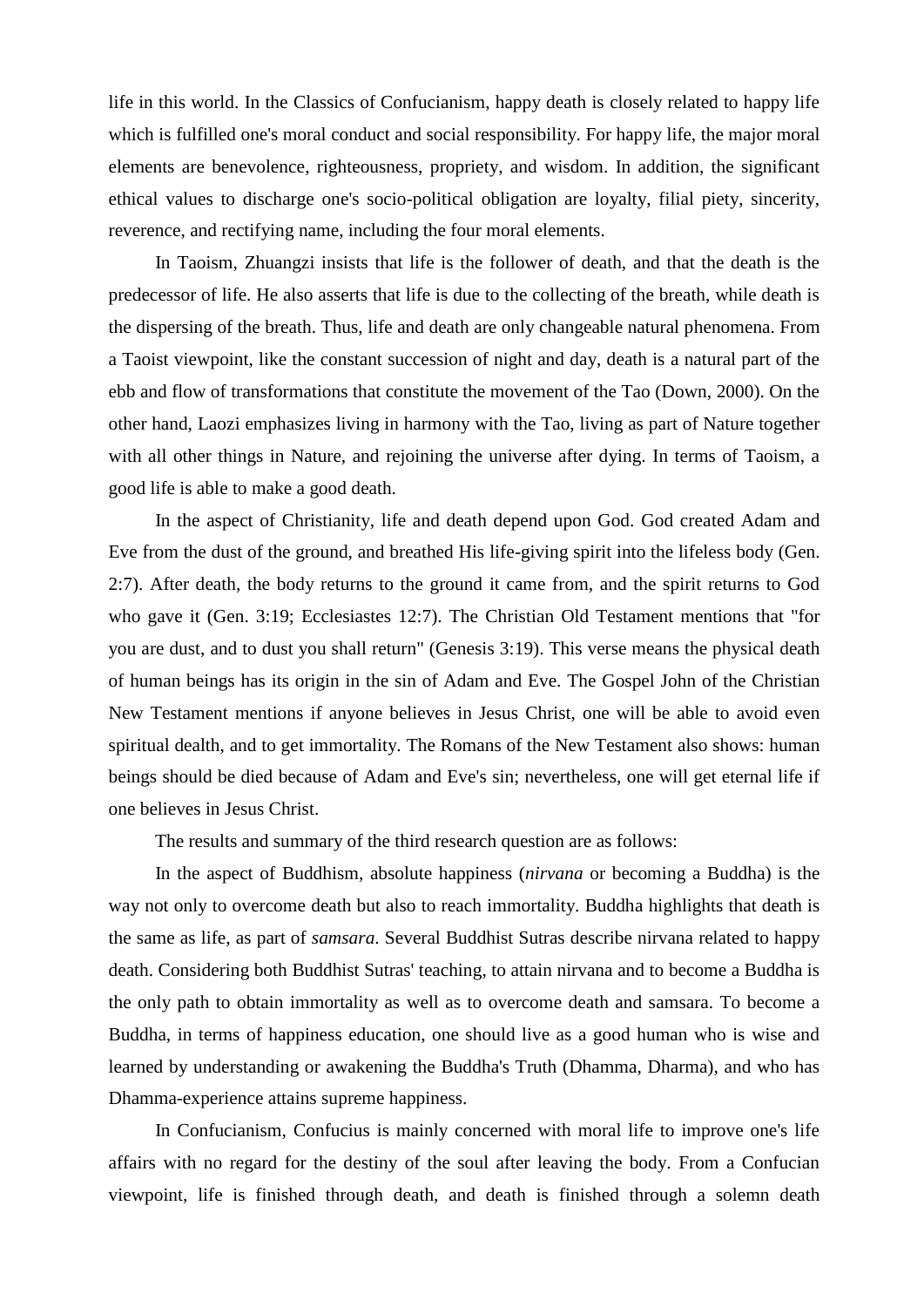ceremony. Death without a death ceremony is not an entire death socially or culturally, but a physical or biological death. Confucianism regards both life and death as responsibility to family and society. In addition, Confucianism takes a serious view of life succession through prolific descendants and meaningful social nexuses. In this vein, happy death is closely related to a purposeful life through one's achievements, offsprings, and social nexuses in this earthly world. In brief, happy death in Confucianism is deeply related to a virtuously purposeful and peaceful life in accordance with the will of Heaven.

 In the aspect of Taoism, life and death are complements each of the other. Death is just a transformation not only from being to non-being, but also from yang to yin. Zhuangzi insists that death should be neither feared nor desired because human beings should accept life and death as complementarily natural phenomena of the Tao. In terms of religious Taoism, afterlife does not exist, but it is within life itself in Tao. In Laozi's view, both happy life and happy death depend on the Tao. Zhuangzi insists that knowing the Tao and not to speak of it is the way to attain to the Heavenly. From a standpoint of happiness education, happy death in Taoism is summarized what has made my life a good will make my death also a good in the Tao.

 In Christianity, the Christian Bible mentions two views of death: the first death and the second death. The former is concerned with somatic (physical or biological) death, and the latter is related to pneumatic (spiritual, soul) death (Lee, 2017c). After the second death, one who died is able to get an opportunity for eternal life. As the Bible shown, happy death and immortality originally depend on righteous and happy life in God and Christ. Additionally, the Proverbs and the Ecclesiastes in the Old Testament sum up the principle of happy life: to seek wisdom in God, to follow and to fear God, and to enjoy one's portion in this life in the Lord (Lee, 2017a; 2017b). From a viewpoint of happiness education, happy death in Christianity is epitomized what has made one's life good and happy will make one's death happy and immortal in God and Christ.

The results and summary of the last research question are as the following:

 In the aspect of happiness and death education, with Buddhist and Confucian happiness theories emphasizing spiritual and ethical values, Taoistic and Christian happiness theories highlighting altruistic common good and naturalistic life style are good exemplars to rebuild happiness and death education. The teachings of happy life and death shown in the four religions may be worthy happiness values in intensively competitive contemporary Korean higher education pursuing social success. Thus, the religious happiness theories can be valuable alternatives to harmonize happy life and death as well as to rebuild current Korean higher education oriented not only to achieve egoistic ambitions for social success in life, but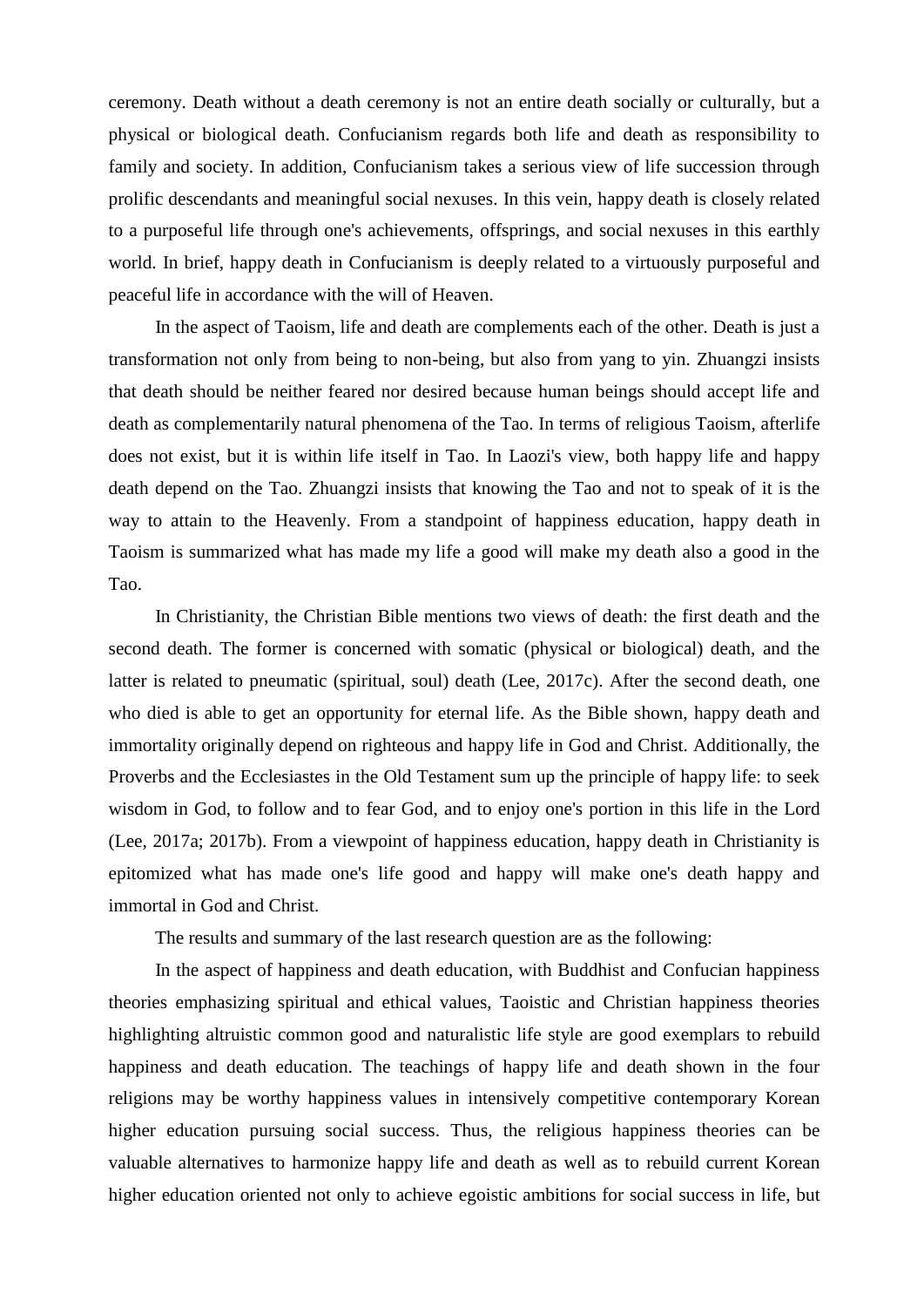to compete with each other for egoistic interest and power socio-economically or politically.

 In conclusion, happy life is important, and happy death is also important for this life and after life. As [Zhuangzi's](http://ctext.org/zhuangzi) saying, what has made one's life a good will make one's death also a good. That is, happy death depends closely or entirely on happy life.

 Based on the research results of this article, the researcher suggests that the future higher education should emphasize how to die happily in terms of death education as well as how to live happily in the aspect of happiness education. The latter should be centered on ethical and pragmatic education, whereas the former should be focused on religious and philanthropic education. Especially, contemporary higher education should highlight happiness oriented curricula instead of social success centered curricula. Furthermore, happy death orinted education should be also emphasized, with philanthropic and pragmatic education.

 For future study, it is recommended that this study should be performed to examine the issues of happy death as well as of happy life in different cultures and religions with various research methodology. Finally, the author wishes that this paper would provide educational practitioners and theorists with basic theories and useful resources for happiness education and death education.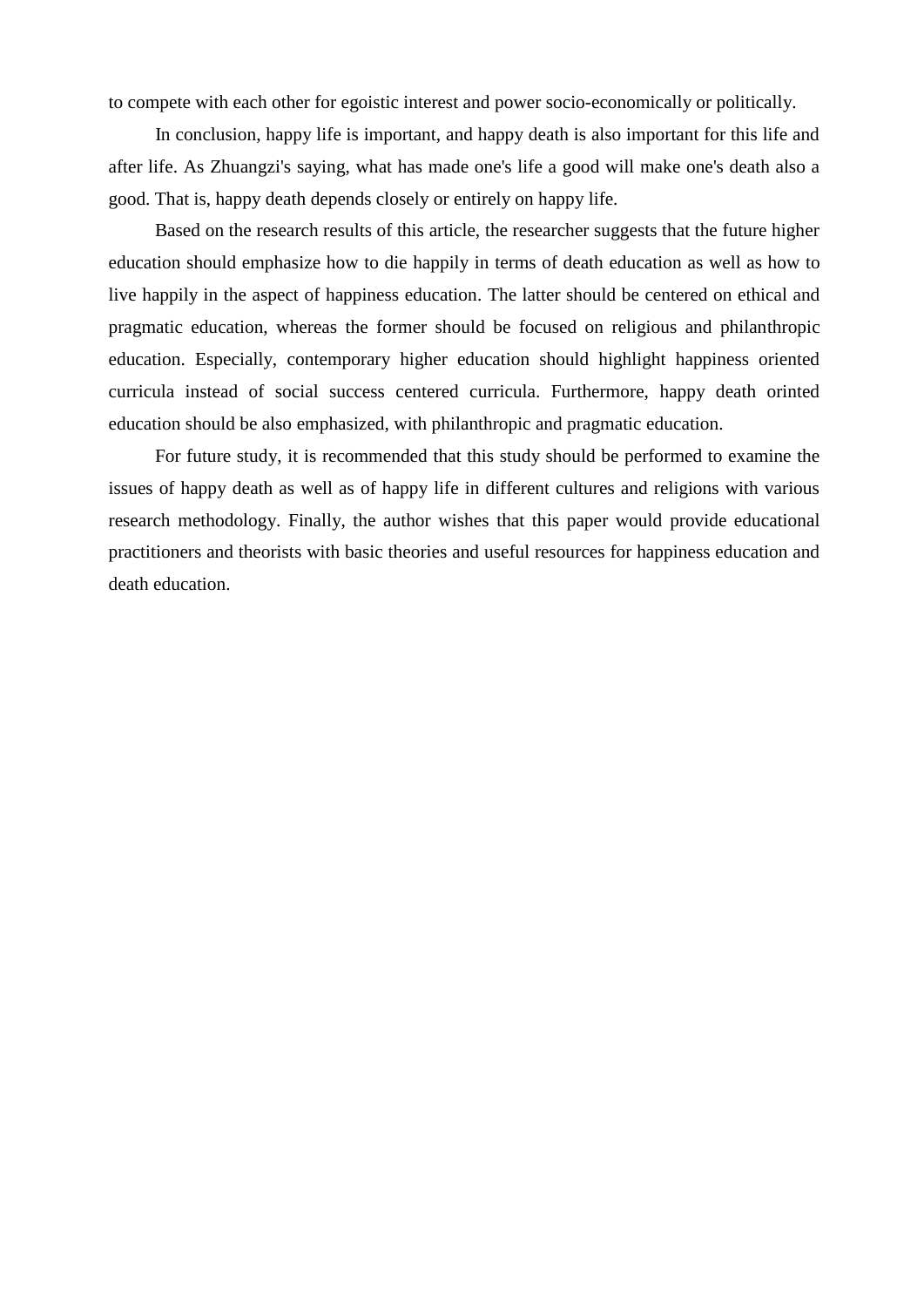## **References**

 Abdel-Khalek, Ahmed M.(2005). Happiness and Death Distress: Two Separate Factors, *Death Studies, 29* (10), 949-958.

 Adiswarananda, S.(2007). *The Vedanta Way to Peace and Happiness.* SkyLight Paths Publishing.

Bhikkhu, T.(trans.[\)\(1997\)](http://www.accesstoinsight.org/tipitaka/kn/snp/snp.1.03.than.html#F_termsOfUse). *Sukhavagga: Happy,* In Dhammapada.

[http://www.](http://www/)accesstoinsight.org/tipitaka/kn/dhp/dhp.intro.budd.html Retrieved in November, 2017.

 Bhikkhu, T.(trans.[\)\(1997\)](http://www.accesstoinsight.org/tipitaka/kn/snp/snp.1.03.than.html#F_termsOfUse). *Maggavagga: The Path,* In Dhammapada. [http://www.](http://www/)accesstoinsight.org/tipitaka/kn/dhp/dhp.intro.budd.html Retrieved in November, 2017.

 Bhikkhu, T.(trans.[\)\(1997\)](http://www.accesstoinsight.org/tipitaka/kn/snp/snp.1.03.than.html#F_termsOfUse). Khaggavisana Sutta: A Rhinoceros, In Suttanipata. [http://www.](http://www/)accesstoinsight.org/tipitaka/kn/snp/index.html. *Sutta Nipata* Retrieved in September, 2017.

 Bhikkhu, T.(trans.[\)\(1997\)](http://www.accesstoinsight.org/tipitaka/kn/snp/snp.1.03.than.html#F_termsOfUse). Javavagga: Aging, In *Dhammapada.*  [http://www.](http://www/)accesstoinsight.org/tipitaka/kn/dhp/dhp.intro.budd.html. Retrieved in November, 2017.

 Bhikkhu, T.(trans.[\)\(1997\)](http://www.accesstoinsight.org/tipitaka/kn/snp/snp.1.03.than.html#F_termsOfUse). Buddhavagga: Awakened, In *Dhammapada.*  [http://www.](http://www/)accesstoinsight.org/tipitaka/kn/dhp/dhp.intro.budd.html. Retrieved in November, 2017.

 Bhikkhu, T.(trans.[\)\(1997\)](http://www.accesstoinsight.org/tipitaka/kn/snp/snp.1.03.than.html#F_termsOfUse). Malavagga: Impurities, In *Dhammapada.*  [http://www.](http://www/)accesstoinsight.org/tipitaka/kn/dhp/dhp.intro.budd.html. Retrieved in November, 2017.

 Blum, A.(Feb. 2015). Death, Happiness and the Meaning of Life: The View from Sociology, Journal of Classical Sociology, 15 (1), 24-28.

 Bodde, D. & Fung, Y.(1997). *A Short History of Chinese Philosophy*. Simon and Schuser. Clarke, D.(2015). *Buddhism for Beginners: The Buddha's Four Noble Truths and the Eightfold Path to Enlightenment.* Create Space Independent Publishing Platform.

Coleman, J. W. & Anderson, R.(2017). *The Buddha's Dream of Liberation: Freedom,* 

*Emptiness, and Awakened Nature.* Wisdom Publications.

Craig, E.(1998). *Routledge Encyclopedia of Philosophy.* Routledge.

Down, B.(2000). Death in Classical Daoist Thought.

https://philosophynow.org/issues/27/Death\_in\_Classical\_Daoist\_Thought

Dupe, E.(1860). *Happiness or, The Secret Spring of Bliss, and Antidote of*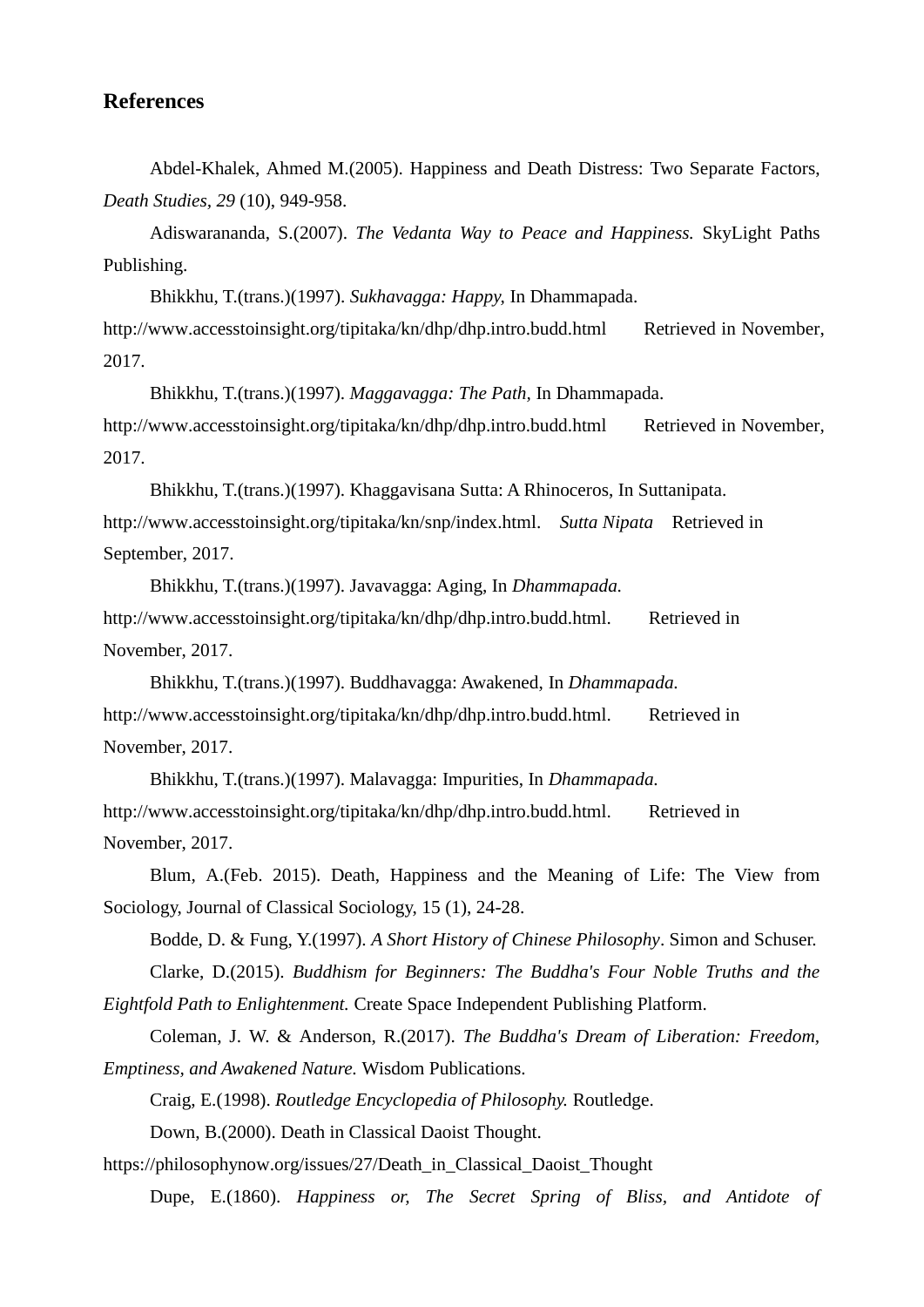*Death.* Oxford: W. Baxter.

 Eliman, Roger(2007). *The Philosophic Principles of Rational Being: Analysis and Understanding of Reality, Truth, Goodness, Justice, Virtue, Beauty, Happiness, Love, Human Nature, Society, Government, Education, Determinism, Free Will, and Death,* Santa Rosa, CA: The Origin Foundation.

Ferry, Luc(2005). *What Is the Good Life?* Chicago: University of Chicago Press.

 Friedman, E. & Muennig, P.(2016). The Intergenerational Transfer of Education Credentials and Health: Evidence from the 2008 General Social Survey-National Death Index, *Journal of Health Care for the Poor and Underserved, 27* (2), 869-890.

 Fung, Y. & Bodde, D.(1983). *A History of Chinese Philosophy.* Vol. 1: The Period of the Philosophers (from the Beginnings to Circa 100 B.C., Princeton University Press.

Galloway, S.(1992). The Meaning of Death in Buddhism,

http://www.cyberpat.com/shirlsite/essays/death-budd.html

Garrett, M. D.(Dec. 22, 2015). Death of Happiness is Greatly Exaggerated, Psychology

Today, https://www.psychologytoday.com/blog/iage/201512/

Gethin, R.(1998). *Foundations of Buddhism*. Oxford University Press.

Gibbons, Andrew(2013). Like a Stone: "A Happy Death" and the Search for Knowledge,

*Educational Philosophy and Theory, 45* (11), Spec. iss., 1092-1103.

Harvey, P.(2013). *An Introduction of Buddhism*, 2nd ed. Cambridge University Press.

Hawter, Ven. Pende(Compiled by)(1995). Death and Dying in the Tibetan Buddhist Tradition. http://www.buddhanet.net/deathtib.htm

 Hayes, T. G.(2006). *Life, Death, and Immortality: The Journey of the Soul.* Wilmette: The National Spiritual Assembly.

 Holmes, K.(?). Buddhism and Death. *http://www.samyeling.org/buddhism-andmeditation/teaching-archive-2/dharmacharya-ken-holmes/buddhism-and-death/* Retrieved on Nov. 15, 2017.

Ilmok(2010). Yunhoi-wa Haengbok-han Joogeum [Korean]. Seoul: Iseul.

Ireland, John D.(trans.[\)\(1994\)](http://www.accesstoinsight.org/tipitaka/kn/snp/snp.3.08.irel.html#F_termsOfUse). Salla Sutta: The Arrow,

[http://www.](http://www/)accesstoinsight.org/tipitaka/kn/snp/snp.3.08.irel.html. *Sutta Nipata.* Retrieved in September, 2017.

Ireland, John D.(trans.[\)\(1994\)](http://www.accesstoinsight.org/tipitaka/kn/snp/snp.3.08.irel.html#F_termsOfUse). Jara Sutta: On Decay,

[http://www.](http://www/)accesstoinsight.org/tipitaka/kn/snp/snp.4.06.irel.html. *Sutta Nipata.* Retrieved in September, 2017.

Ireland, John D.(trans.[\)\(1994\)](http://www.accesstoinsight.org/tipitaka/kn/snp/snp.3.08.irel.html#F_termsOfUse). Pingiya's Question,

[http://www.](http://www/)accesstoinsight.org/tipitaka/kn/snp/snp.5.16.irel.html. *Sutta Nipata.* Retrieved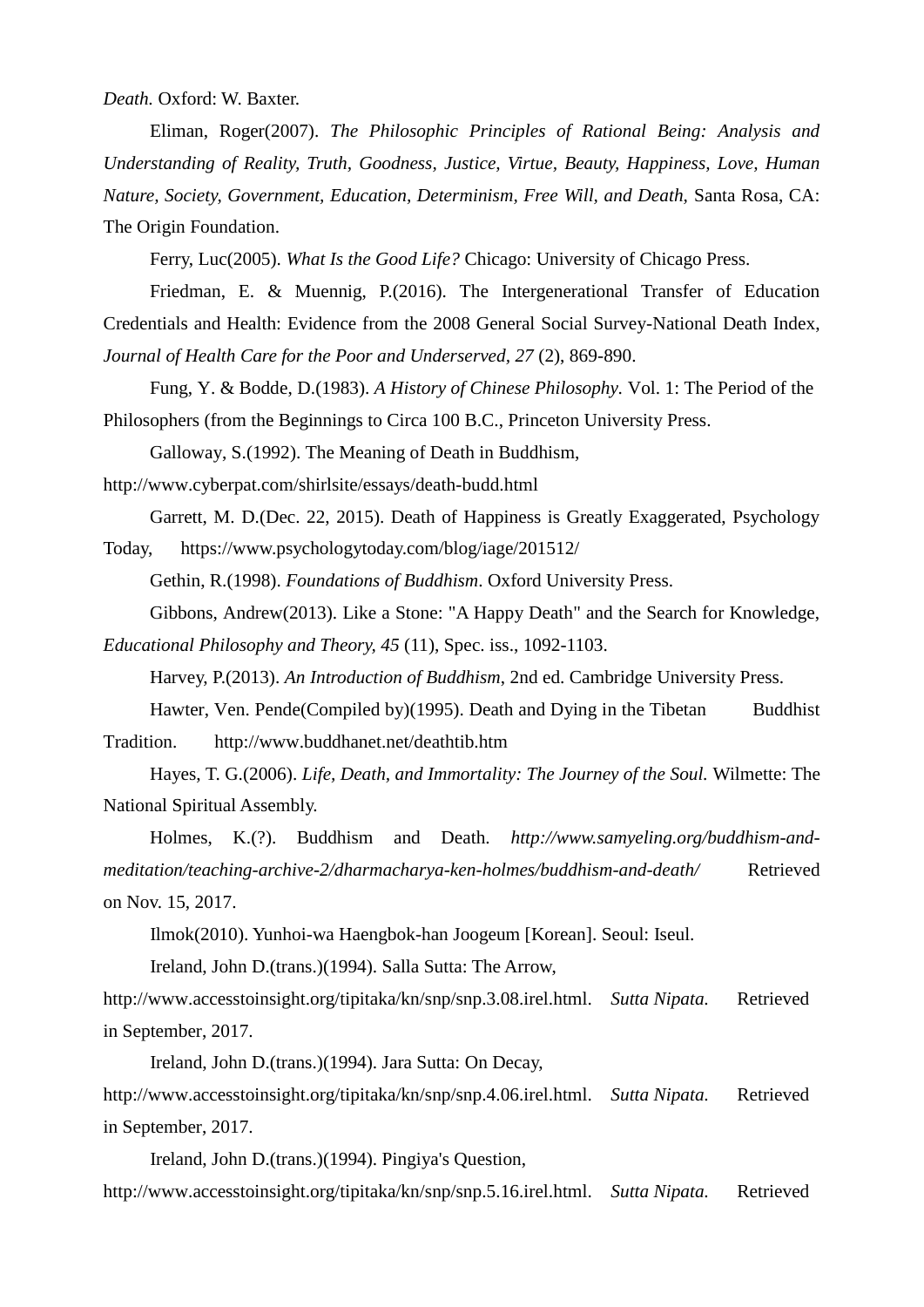in September, 2017.

Ireland, John D.(trans.[\)\(1995\)](http://www.accesstoinsight.org/tipitaka/kn/snp/snp.3.08.irel.html#F_termsOfUse). Dvayatanupassana Sutta, *Sutta Nipata,*

[http://www.](http://www/)accesstoinsight.org/tipitaka/kn/snp.3.12.irel.html. Retrieved in September, 2017. Jackson, W.(2017). The Biblical View of Death.

https://www.christiancourier.com/articles/850-biblical-view-of-death-the

 Jeongjeon & Bojeong(2016). Haenghok-han Joogeum-eul wihan Jo-nyem-yeombulbeob [Korean]. Seoul: Biumgwa Sotong.

 Kets de Vries & Manfred, F. R.(2009). *Sex, Money, Happiness, and Death: the Quest for Authenticity.* Basingstoke [England]; New York: Palgrave Macmillan.

 Lear, Jonathan(2002). *Happiness, Death, and the Remainder of Life (The Tanner Lectures on Human Values).* Reprint edition, Harvard University Press.

Lee, Jeong-Kyu(2002). *Historic Factors Influencing Korean Higher Education. Seoul: Jimoondang.*

Lee, Jeong-Kyu(2017a). *Higher Education: Teach Happiness and Wisdom,*  ERIC\_Number: ED574581.

 Lee, Jeong-Kyu(2017b). *Higher Education and Happiness: The Perspectives of the Bible and Tao Te Ching,* ERIC\_Number: ED572672.

 Lee, Jeong-Kyu(2017c). *The Pedagogy of Happiness and Death: From the Perspectives of Buddhism and Christianity*, ERIC\_Number: ED577254.

Legge, James(trans.). *Tao Te Ching.* http://www.sacred\_texts. com/tao/taote.htm Retrieved in Dec., 2017.

Legge, James(trans.). *Confucian Analects.* http://ctext.org/analects Retrieved in Nov., 2017.

Legge, James(trans.). *The Works of Mencius.* http://ctext.org/mengzi Retrieved in Nov., 2017.

Legge, James(trans.). *Zhuangzi.* http://www.sacred\_texts.com/zhuangzi.htm

Retrieved in Dec., 2017.

 Legge, James(trans.). *Shang Shu, Zhou Shu.* http://www.ctext.org/shang-shu/zhou-shu Retrieved in Nov., 2017.

Legge, James(trans.). *Liji, Liyun 8.* http://www.ctext.org/liji/li-yun Retrieved in Nov., 2017.

 Lepore, Jill(2012). *The Mansion of Happiness: A History of Life and Death.* New York: Alfred A. Knopf.

Levine, S.(1987). *Healing into Life and Death*, New York: Anchor Press/Doubleday.

Marinoff, L.(2014). *The Power of Tao: A Timeless Guide to Happiness and Harmony.*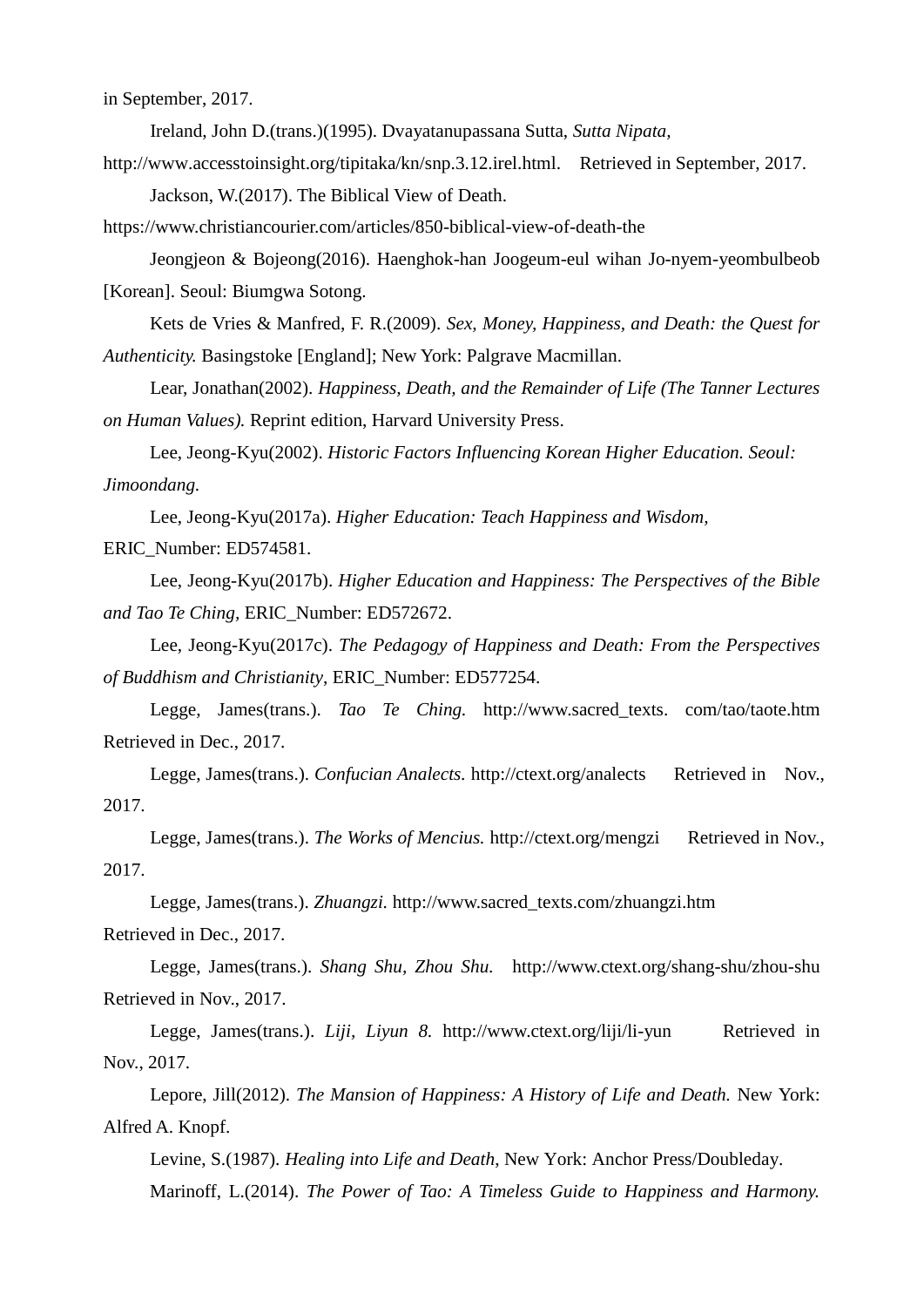Argo Navis.

 Marshall, I. P.(2016). *Awaken in The Buddha's Eightfold Path to True and Lasting Happiness.* Sweet Scribe.

 Masumian, Famaz(1995). *Life after Death: A Study of the Afterlife in World Religions.* Oxford: Oneworld Publications.

McClelland, N. C.(2010). *Encyclopedia of Reincarnation and Karma*. McFarland.

Morse, E.(2017). What Happens When a Christian Dies.

https://www.thoughtco.com/what-happens-when-a-christian-dies-700369

 Olendzki, Andrew(trans.)(2005). Dvayatanupassana Sutta: A Teaching Hard to Know [The Noble One's (Buddha's) Happiness], In *Suttanipata,*

[http://www.accesstoinsight.org/tipitaka/kn/snp/snp.3.12.olen.html.](http://www.accesstoinsight.org/tipitaka/kn/snp/snp.3.12.olen.html)

Retrieved in September, 2017.

 Oxford University(2013). *The Oxford Handbook of Happiness.* Oxford: Oxford University Press.

 Reid, David W. & Ziegler, Michael(1977). A Survey of the Reinforcements and Activities Elderly Citizens Feel are Important for Their General Happiness, *Essence: Issues in the Study of Ageing, Dying, and Death, 2*(1), 5-24.

Rinpoche, L.(1992). *The Tibetan Book of Living and Dying.* London: Rider.

 Rinpoche, L. & Hopkins, J.(1979). *Death, Intermediate State and Rebirth in Tibetan Buddhism*, London: Rider.

 Roberts, Peter(2013). Happiness, Despair and Education, *Studies in Philosophy and Education, 32* (5), 463-475.

 Solomon, R. C.(Apr. 1976). Is There Happiness after Death? Philosophy, Vol. 51, No. 196, 189-193.

 Srigley, Ron(2012). If I didn't Laugh I'd Cry:An Essay on Happiness, Productivity, and the Death of Humanities Education, *Education Canada, 52* (4).

Straley, John(1997). *Death and the Language of Happiness*. New York: Bentam Books.

Thera, Piyadassi(trans.[\)\(1999\)](http://www.accesstoinsight.org/tipitaka/kn/snp/snp.2.01.piya.html#F_termsOfUse). Ratana Sutta: The Jewel Discourse,

[http://www.](http://www/)accesstoinsight.org/tipitaka/kn/snp/index.html. *SuttaNipata.* Retrieved on September 4, 2017.

 Wyatt, K. M.(2016). How Thoughts of Death Can Be a Key to Happiness, https://www.huffingtonpost.com/

**Internet Sources:** Retrieved from Sep. 1, 2017 to Jan. 2, 2018. http://www.sacred-texts.com/tao/taote.htm *Tao Te Ching*,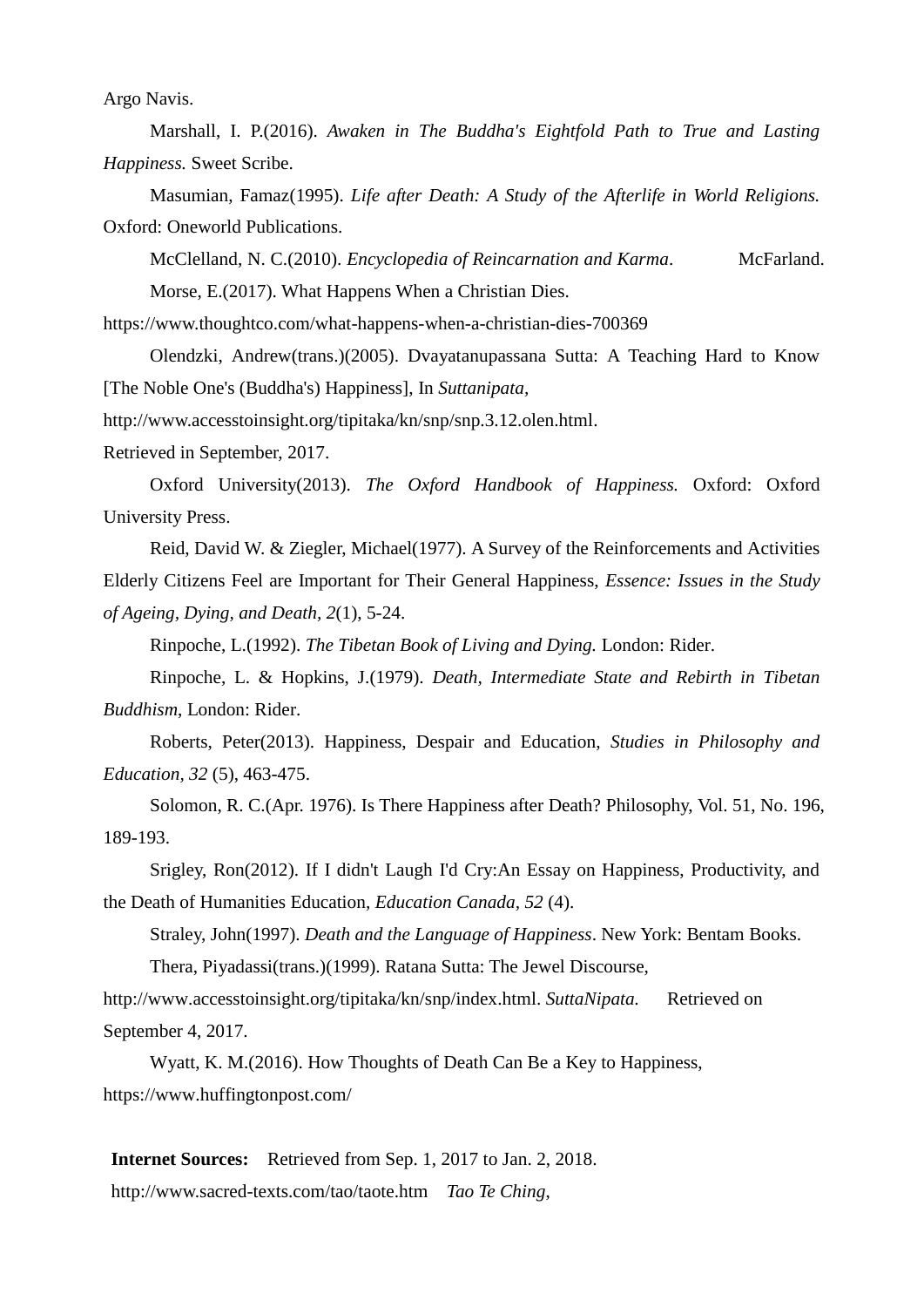http://www.ctext.org/confucianism *Confucianism* http://ctext.org/mengzi *The Works of Mencius.* http://www.ctext.org/daoism *Daoism (Taoism)* http://www.ctext.org/shang-shu/zhou-hu *Ancient Classics* http://www.ctext.org/liji/li-yun *Liji* https://biblehub.com/esv/ *The Old Testament, The New Testament, ESV(English Standard Version)* https://biblehub.com/erv/ *The Old Testament, The New Testament, ERV(English Revised Version)* [http://www.](http://www/)accesstoinsight.org/tipitaka/kn/snp/index.html. *Sutta Nipata*  [http://www.](http://www/)accesstoinsight.org/tipitaka/kn/dhp/dhp.intro.budd.html. *Dhammapada: The Buddha's Path of Wisdom* . http://cttbusa.org/lotus/lotus3.asp *The Wonderful Dharma Lotus Flower Sutra* https://en.wikipedia.org/wiki/death *Death* https://plato.stanford.edu/entries/death-definition/ *Stanford Encyclopedia of Philosophy* https://personaltao.com/teachings/taoism/the-afterlife/ *Taoism* https://philosophynow.org/issues/27/Death\_in\_Classical\_Daoist\_Thought https://en.wikipedia.org/wiki/Taoism\_and\_death *Taoism and Death* http://www.accesstoinsight.org/lib/authors/walshe/wheel261.html *Buddhism and Death* http://www.samyeling.org/buddhism-and-meditation/teaching-archive- 2/dharmacharya-kenholmes/buddhism-and-death/ *Buddhism and Death* http://www.cyberpat.com/shirlsite/essays/death-budd.html *The Meaning of Death in Buddhism* http://www.buddhanet.net/deathtib.htm *Death and Dying in the Tibetan Buddhist Tradition.* https://www.christiancourier.com/articles/850-biblical-view-of-death-the *The Biblical View of Death* https://www.urbandharma.org/udharma5/viewdeath.html *Buddhist View on Death and Rebirth* http://www.sptimmortalityproject.com/background/buddhist-views-of-the-afterlife/ *Buddhist Views of the Afterlife* http://www.bibleinfo.com/en/questions/what-does-bible-say-about-death *What Happens after Death* https://www.thoughtco.com/what-happens-when-a-christian-dies-700369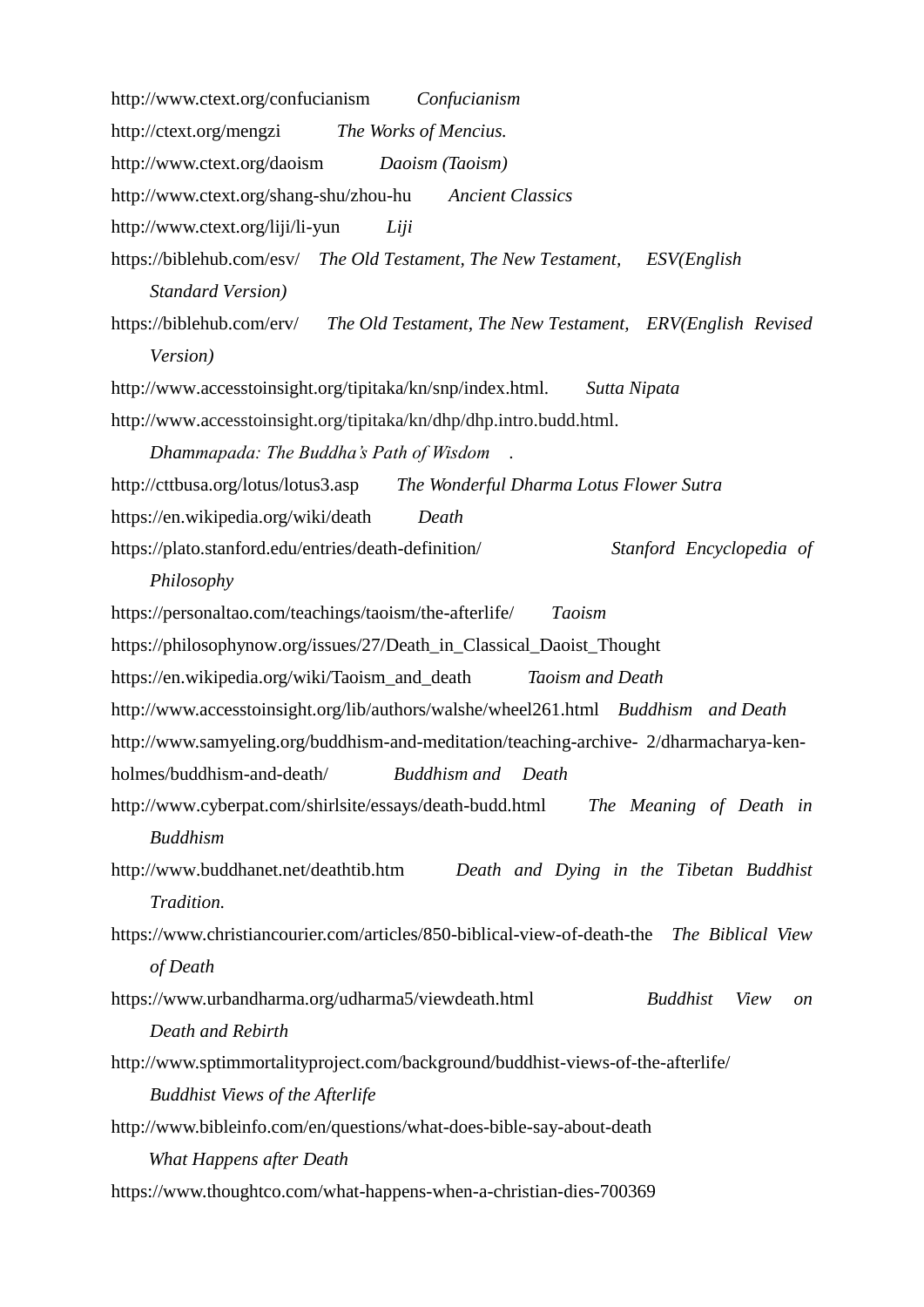*Death for a Christian is Only the Beginning of Life Eternal*

https://www.psychologytoday.com/blog/iage/201512/ *Death of Happiness,*

Psycology Today.

https://www.huffingtonpost.com/ *How Thoughts of Death Can Be a Key to Happiness*

### **Acknowledgement**

I gladly dedicate this academic paper and the following happiness poem to my faithful precious companion of my life, Okhee (Yang) Lee, with heartfelt love, deep gratitude, and God's amazing grace.

> *Happiness* - by Jeong-Kyu Lee-Educational Scholar & Poet

*Do you know where is happiness? By a leaflet to be seen or unseen on a twig to be touchable or untouchable cross a mountain and a river pass the horizon beyond the rainbow over a cirrus cloud. Be alike near or afar from you just this moment a happiness tree is growing in your heart garden with God's love.*

#### **\*Author:**

Jeong-Kyu Lee, educational scholar, the 2017 Albert Nelson Marquis Lifetime Achievement Award Winner, Marquis Who's Who in America  $61<sup>st</sup> Edition(2007)$ , and Marquis Who's Who in the World 24th-35th Edition (2007-2018) listed educator with a degree of Philosophy of Doctor (Higher Education Administration at The University of Texas at Austin), former President of Central College, Canada, Guest Scholar of the University of British Columbia, Canada, Research Fellow of Korean Educational Development Institute (KEDI) under the Korean Government, Joint Professor of Hongik University in Seoul, former Columnist at University News Network (UNN) in South Korea, and reviewer or editor of several international journals, such as The Cambridge Journal of Education, Higher Education, Educational Administration and Policy Studies, etc. Dr. Jeong-Kyu Lee's academic articles and books have been published in domestic and many foreign countries, and international organizations such as South Korea, Canada, the U.S.(ERIC), the U.K., France, Mexico, Spain,